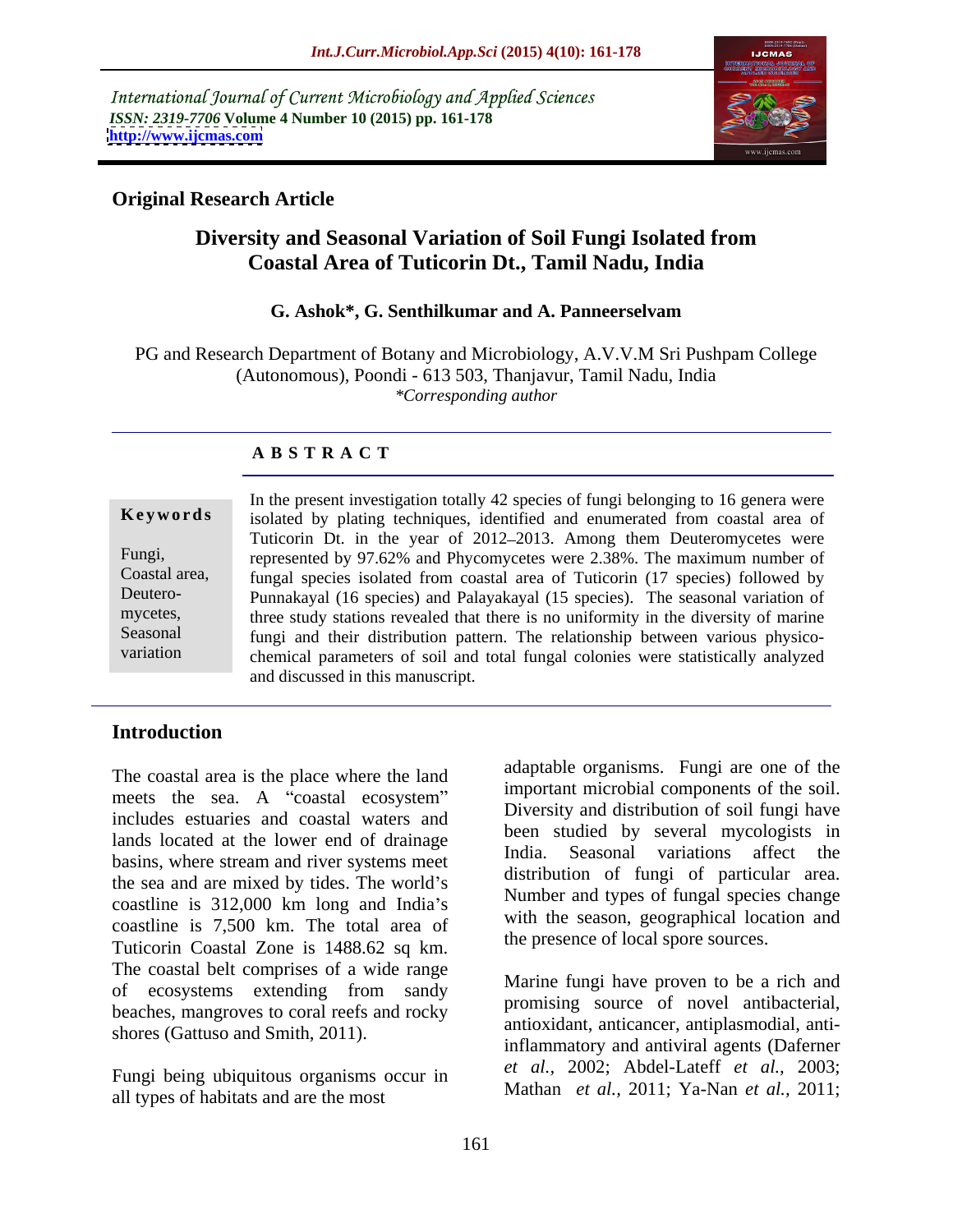Khouloud and Yousry, 2012). Many of these together. The samples were kept in sterilized fungi had been proven to be rich source of polythene bags, sealed and transported to the structurally novel and biologically active laboratory. secondary metabolites, which are emerging as a significant new chemical resource for drug discovery. The productions of these very distinct set of environmental pressures weighed 1g was diluted in 10 ml of 50%

The diversity of soil fungi in coastal medium (Potato - 200 gms, dextrose-20 ecosystem has been studied by many workers notably Migahed (2003), Figueira ml, sea water - 500ml, pH -6.5) and Barata (2007), Panda (2010), Babu *et al.*  supplemented with one percent streptomycin (2010) Thennarasu *et al.* (2011), Behera *et*  sulphate solution for preventing bacterial *al.* (2012) and Anitha and Nayak, (2014). growth in replicates. The inoculated plates However there are no reports available on were incubated in a dust free cupboard at the soil fungi in Tuticorin coastal area. Hence  $\qquad$  room temperature (24 $\pm$ 2°C) for 3–5 days. the present investigation was deliberated to The colonies growing on PDA plates with study the diversity of soil fungi in Tuticorin different morphology were counted

latitudes and  $78^{\circ}3'56''$  E and  $79^{\circ}26'6''$  E longitudes.

## **Collection of soil samples**

The soil samples were collected seasonally as the standard manuals of fungi such as a from three different coastal areas of manual of Penicillia (Raper and Thom, Palayakayal, Punnakayal and Tuticorin 1949), manual of soil fungi (Gillman, 1957), (Figure 1). In each sampling station, the soil manual of *Aspergillus* (Raper and Fennell, samples were collected at a depth within 10 1965), Hyphomycetes (Subramanian, 1971), cm using a metal spatula. The spatula was sterilized every time with 70 per cent 1976), The higher fungi (Kohlmeyer and alcohol. At each station 5 to 7 samples were Kohlmeyer, 1979) and Soil fungi (Domsch collected randomly and were pooled

laboratory.

## **Isolation of soil fungi**

unique secondary metabolites by marine The soil mycoflora were isolated by the fungi are possibly because of adaptation to a method of Warcup (1950). Soil sample (Jensen and Fenical, 2002; Blunt *et al.,* seawater (1:1 v/v seawater (30 ppt): distilled 2003; Shang *et al.,* 2012; Swathi *et al.,* water). One ml of the diluted sample (10 2013).  $\qquad \qquad \text{and} \quad 10^{-3}$  was poured and spreaded on the coastal ecosystem. separately. The fungal cultures were then **Materials and Methods** cultures were maintained on PDA medium. weighed 1g was diluted in 10 ml of 50% -2 petriplates containing sterilized PDA -15 gms, distilled water -500 different morphology were counted transferred, subcultured and the pure

Study site **Study site Study site Studied Studied Studied Studied Studied Studied Studied Studied Studied Studied Studied Studied Studied Studied Studied Studied Studied Studied Stud** Tuticorin Coast, the present study area is texture and microscopically by staining with located in the south eastern part of coastal lactophenol cotton blue and observed under zone of Tamil Nadu State, India. It lies Nikon phase contrast microscope (Nikon, between  $8^{\circ}41'49''$  N and  $9^{\circ}22'20''$  N Japan) for the conidia, conidiophores and Fungal morphology were studied macroscopically by observing colour and arrangement of spores (Aneja, 2001).

# **Identification**

The identification of the fungi taxa followed Dematiaceous hyphomycetes (Ellis, 1971, *et al.,* 1980).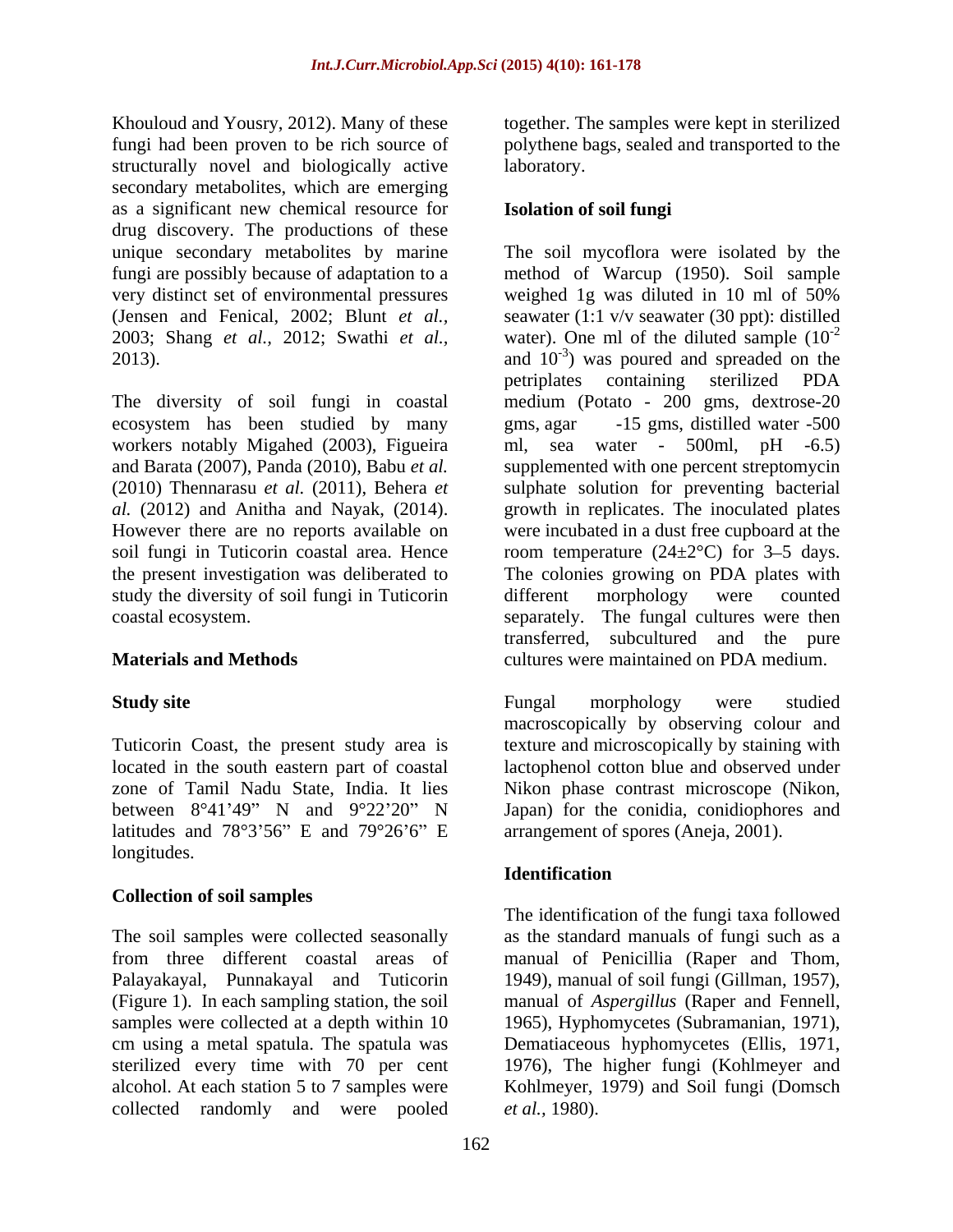Percentage of contribution and percentage of

| No. of colonies of fungus in a sample                       |       |
|-------------------------------------------------------------|-------|
| $%$ contribution $=$                                        | x 100 |
| Total number all colonies of all the<br>species in a sample |       |
| Number of samples in which<br>a particular fungus occurred  |       |

Based on the frequency occurrences the fungi were grouped as rare  $(0-25\%$ <br>frequency), occasional  $(26-50\%$  frequency), frequency), occasional (26–50% frequency), Puducherry and Karaikal region. frequent  $(51-75\%$  frequency) and common

collected soil samples were analyzed by standard methods (APHA, 1989). The analysis of physico-chemical parameters of the soil samples were done at Soil Testing Government of Tamil Nadu, Tiruchirappalli-

# **Statistical analysis**

Pearson's correlation analysis was used to assess the relationship between the physico chemical parameters and total fungal colonies. The data were computed and analyzed using Statistical Package for Social

Study of marine fungal diversity plays a vital importance to the understanding of the environment, which will help to identify

**Presentation of data potential** fungal organisms with novel bioactive compounds (Swathi *et al.,* 2013).

frequency of fungal isolates were calculated In the present study, totally 42 species of by using the following formulas. fungi belonging to 16 genera were isolated No. of colonies of fungus in a sample enumerated from coastal area of Tuticorin % contribution  $=$   $\frac{100}{x}$  x 100 Dt. in the year of 2012–2013. Among them Deuteromycetes were represented by species in a sample  $97.62\%$  and Phycomycetes were 2.38%. Number of samples in which entirely absent in the study stations. Our a particular fungus occurred<br>
results are agreement with the findings of % frequency =  $\frac{1}{x}$   $\frac{1}{x}$   $\frac{100}{x}$   $\frac{100}{x}$  results are agreement with the findings of Total number of samples examined Anitha and Nayak (2014) who reported that by plating techniques, identified and Deuteromycetes were represented by Ascomycetes and Basidiomycetes were 22 species belong to 10 genera were Deuteromycetes among the 29 fungal species isolated from coastal areas of Puducherry and Karaikal region.

(76 100% frequency) species. In the present investigation, Aspergilli were **Physico-chemical analysis of soil** species. The genus Fusarium was The physico-chemical parameters of *Curvularia* and *Penicillium* were standard methods (APHA, 1989). The Previously, Babu *et al.* (2010) recorded Laboratory, Department of Agriculture, Madhanraj *et al.* (2010) also reported that 20. 24 fungal species isolated from Tamil Nadu seems to be the predominant genera with 19 species. The genus *Fusarium* was represented by four species followed by *Curvularia* and *Penicillium* were represented by three species each (Table 1). Aspergilli and Penicillia were predominant genera from South East Coast of India. *Aspergillus* was dominant genera among the Coast.

Sciences (SPSS) software. stations. *Aspergillus fumigatus, A. glaucus,* **Results and Discussion** commonly isolated from two stations such different processes of the marine fungal isolates from three study stations was The maximum number of fungal species isolated from coastal area of Tuticorin (17 species) followed by Punnakayal (16 species) and Palayakayal (15 species). Figure 2 demonstrated that the seasonal variation of fungal isolates in the study *A. ustus* and *Fusarium oxysporum* were as Punnakayal and Tuticorin. *Bipolaris* sp. isolated from Palayakayal and Punnakayal The percentage contribution of analyzed (Table 2,  $3 \& 4$ ).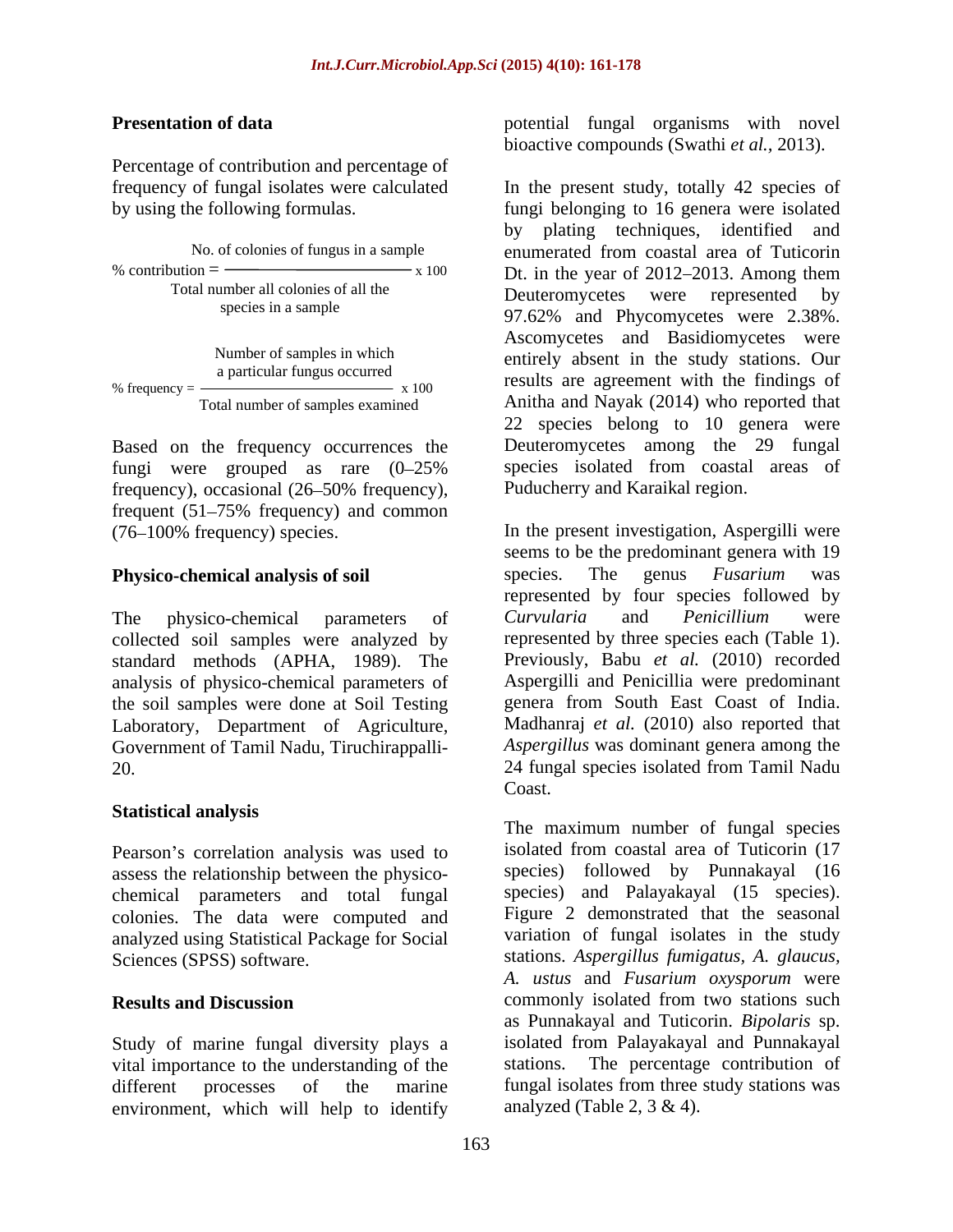| <b>CONTRACTOR</b><br>isolated mycoflora from coastal soils of Tuticorin Dt.<br><b>Table.I</b> List of |  |
|-------------------------------------------------------------------------------------------------------|--|
| $-2013$<br>1 the year of 2012                                                                         |  |

| <b>S. No.</b><br>Isolated soil mycoflora                        | 28. | Fusarium moniliforme    |
|-----------------------------------------------------------------|-----|-------------------------|
| Acrocylindrium oryzae                                           | 29. | Fusarium equiseti       |
| 2. Alternaria fasciculata                                       | 30. | $F.$ oxysporum          |
| Aspergillus awamori<br>3.                                       | 31. | Fusarium sp.            |
| 4. $A. conicus$                                                 | 32. | Helminthosporium oryzae |
| A. citrisporus<br>5.                                            | 33. | Helminthosporium sp.    |
| 6. $A$ <i>. flavipes</i>                                        | 34. | Humicola sp.            |
| 7.<br>A. flavus                                                 | 35. | Myrothecium verrucaria  |
| 8. $A. f$ <i>umigatus</i>                                       | 36. | Penicillium granulatum  |
| 9. $A. fuscus$                                                  | 37. | P. janthinellum         |
| 10. $\big  A. \text{ } n \big  d \big $                         | 38. | Penicillium sp.         |
| 11. $A. niger$                                                  | 39. | Rhizopus stolonifer     |
| $\overline{12.}$   A. glaucus                                   | 40. | Syncephalastrum sp.     |
| 13. <i>Aspergillus sp.</i>                                      | 41. | Trichoderma polysporum  |
| 14. $A. spinulosum$                                             | 42. | Verticillium sp.        |
| 15. $A. sydowii$                                                |     |                         |
| 16. $A.$ <i>A. terreus</i>                                      |     |                         |
| 17. $A. thomi$                                                  |     |                         |
| 18. $A. unguis$                                                 |     |                         |
| $\overline{19.}$ A. ustus                                       |     |                         |
| 20.<br>A. variegatus                                            |     |                         |
| 21.<br>A. versicolor                                            |     |                         |
| 22.<br><i>Bipolaris</i> sp.                                     |     |                         |
| Chaetomium globosum<br>23.                                      |     |                         |
| $\sqrt{\frac{1}{2}}$ Curvularia geniculata<br>$2\overline{4}$ . |     |                         |
| 25.<br>C. lunata                                                |     |                         |
| 26.<br>Curvularia sp.                                           |     |                         |
| $\overline{27}$ .<br>Gliocladium sp.                            |     |                         |

| S. No.<br>Isolated soil mycoflora      | 28. | $F$ usarium moniliforme        |
|----------------------------------------|-----|--------------------------------|
| Acrocylindrium oryzae                  | 29. | $\vert$ Fusarium equiseti      |
| Alternaria fasciculata<br>2.           | 30. | $F.$ oxysporum                 |
| Aspergillus awamori<br>3.              | 31. | <i>Fusarium</i> sp.            |
| 4.<br>A. conicus                       | 32. | Helminthosporium oryzae        |
| A. citrisporus<br>5.                   | 33. | Helminthosporium sp.           |
| $6.$ A. flavipes                       | 34. | Humicola sp.                   |
| A. flavus<br>$\overline{ }$<br>$\cdot$ | 35. | Myrothecium verrucaria         |
| 8.<br>A. fumigatus                     | 36. | $\vert$ Penicillium granulatum |
| 9.<br>A. fuscus                        | 37. | P. janthinellum                |
| 10.<br>A. nidulans                     | 38. | Penicillium sp.                |
| 11.<br>A. niger                        | 39. | Rhizopus stolonifer            |
| 12.<br>A. glaucus                      | 40. | Syncephalastrum sp.            |
| 13.<br>Aspergillus sp.                 | 41. | Trichoderma polysporum         |
| 14. A. spinulosum                      | 42. | Verticillium sp.               |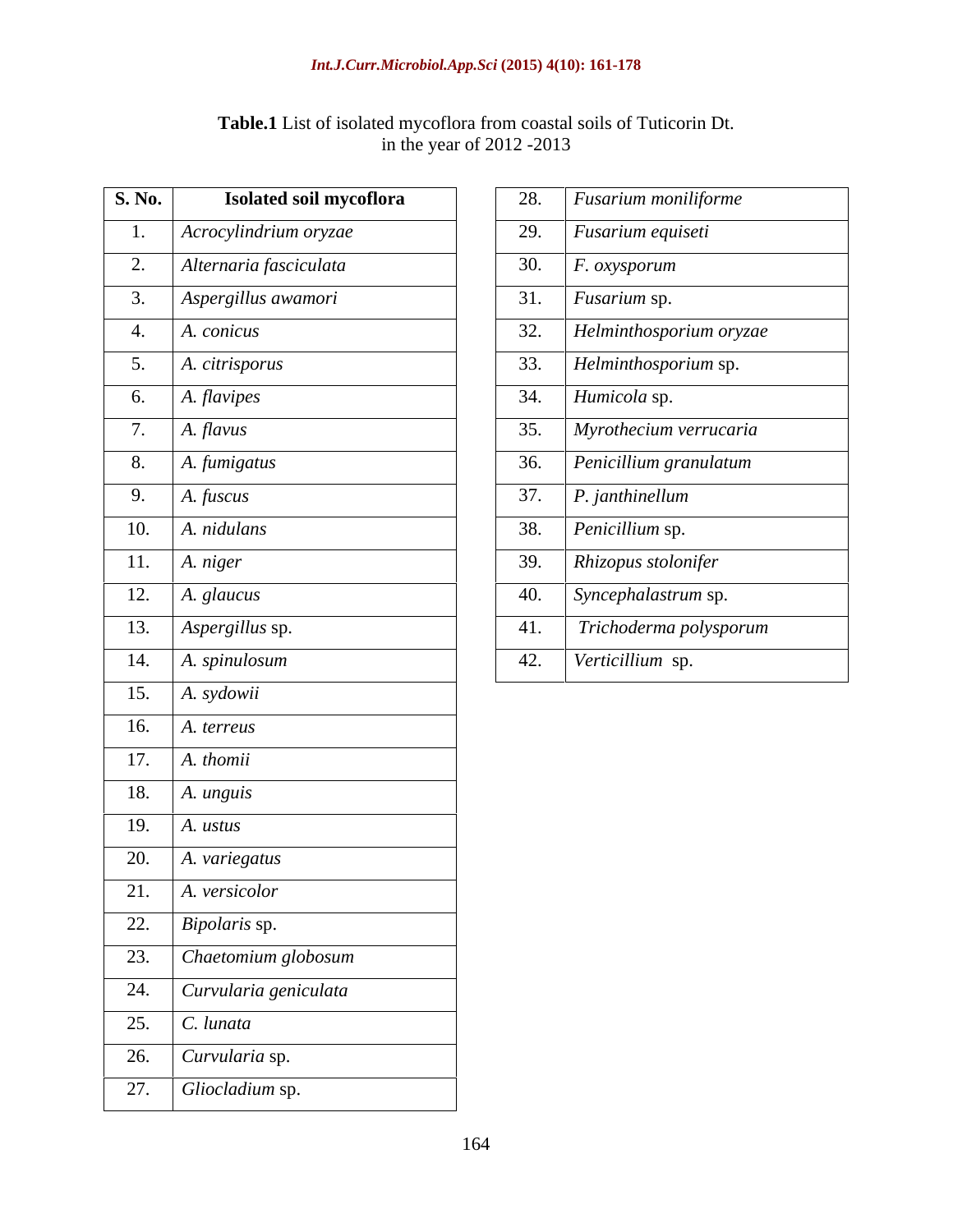| <b>S.</b><br>No. | <b>Name of Organism</b>    |                | Post monsoon<br>(Jan, Feb,<br>Mar) | June)      | <b>Summer</b><br>(Apr, May, | Sep)      | Premonsoon<br>(July, Aug,                                                       |    | <b>Monsoon</b><br>(Oct, Nov,<br>Dec) | <b>Total no</b><br>colonies | $%$ of<br>Contribution |
|------------------|----------------------------|----------------|------------------------------------|------------|-----------------------------|-----------|---------------------------------------------------------------------------------|----|--------------------------------------|-----------------------------|------------------------|
|                  |                            |                | $TNC$   $MD$                       | <b>TNC</b> | MD                          |           | $\boxed{\text{TNC}$ $\boxed{\text{MD}}$ $\boxed{\text{TNC}$ $\boxed{\text{MD}}$ |    |                                      |                             |                        |
|                  | $ $ Acrocylindrium oryzae  |                | 0.33                               |            | 0.33                        |           | 0.33                                                                            |    | 0.33                                 |                             | 5.13                   |
|                  | 2. Aspergillus awamori     |                | 0.33                               |            |                             |           | 0.66                                                                            |    |                                      |                             | 7.69                   |
|                  | A. conicus                 |                | 0.33                               |            | 0.33                        |           | 0.33                                                                            |    | 0.33                                 |                             | 5.13                   |
|                  | 4. A. fuscus               |                | 0.66                               |            | 0.33                        |           | 0.66                                                                            |    | 0.33                                 |                             | 7.69                   |
|                  | 5. A. fumigatus            |                |                                    |            |                             |           | $\sim$                                                                          |    |                                      |                             | 7.69                   |
|                  | 6. $\vert$ A. niger        |                |                                    |            |                             |           | $\sim$                                                                          |    | 0.33                                 |                             | 8.97                   |
|                  | 7. A. spinulosum           | $\sim$ $ \sim$ | $\sim$ $\sim$                      |            | 0.33                        |           | 0.33                                                                            |    | 0.33                                 |                             | 3.85                   |
|                  | $8. \mid A.$ unguis        | $\sim$ $-$     |                                    |            | 0.33                        |           | 0.33                                                                            |    | 0.33                                 |                             | 3.85                   |
|                  | 9. <i>Bipolaris</i> sp.    |                | 0.66                               |            |                             |           | 0.33                                                                            |    | 0.33                                 |                             | 5.13                   |
|                  | 10. Chaetomium globosum    |                |                                    |            |                             |           |                                                                                 |    | $\sim$                               |                             | 7.69                   |
|                  | 11. Curvularia geniculata  |                | 0.66                               | $\sim$ $-$ | $\sim$ $-$                  |           | 0.33                                                                            |    | 0.33                                 |                             | 5.13                   |
|                  | 12. Helminthosporium       |                |                                    |            |                             |           |                                                                                 |    | 0.33                                 |                             | 8.97                   |
|                  | 13. Penicillium granulatum |                | 0.33                               |            | 0.33                        |           | 0.33                                                                            |    | 0.33                                 |                             | 5.13                   |
|                  | 14. <i>Penicillium</i> sp. |                |                                    |            |                             |           | 0.33                                                                            |    | 0.66                                 |                             | 7.69                   |
|                  | 15. Rhizopus stolonifer    |                | 0.66                               |            | 0.66                        |           | 0.66                                                                            |    | 0.66                                 |                             | 10.26                  |
|                  |                            |                | 24 7.96                            | <b>17</b>  | 5.64                        | <b>20</b> | 6.62                                                                            | 17 | 5.62                                 | 78                          | 100                    |

### **Table.2** Total number of colonies, mean density (CFU/g) and percentage contribution of fungi from Palayakayal in the year of 2012-2013

TNC - Total Number of Colonies; MD - Mean Density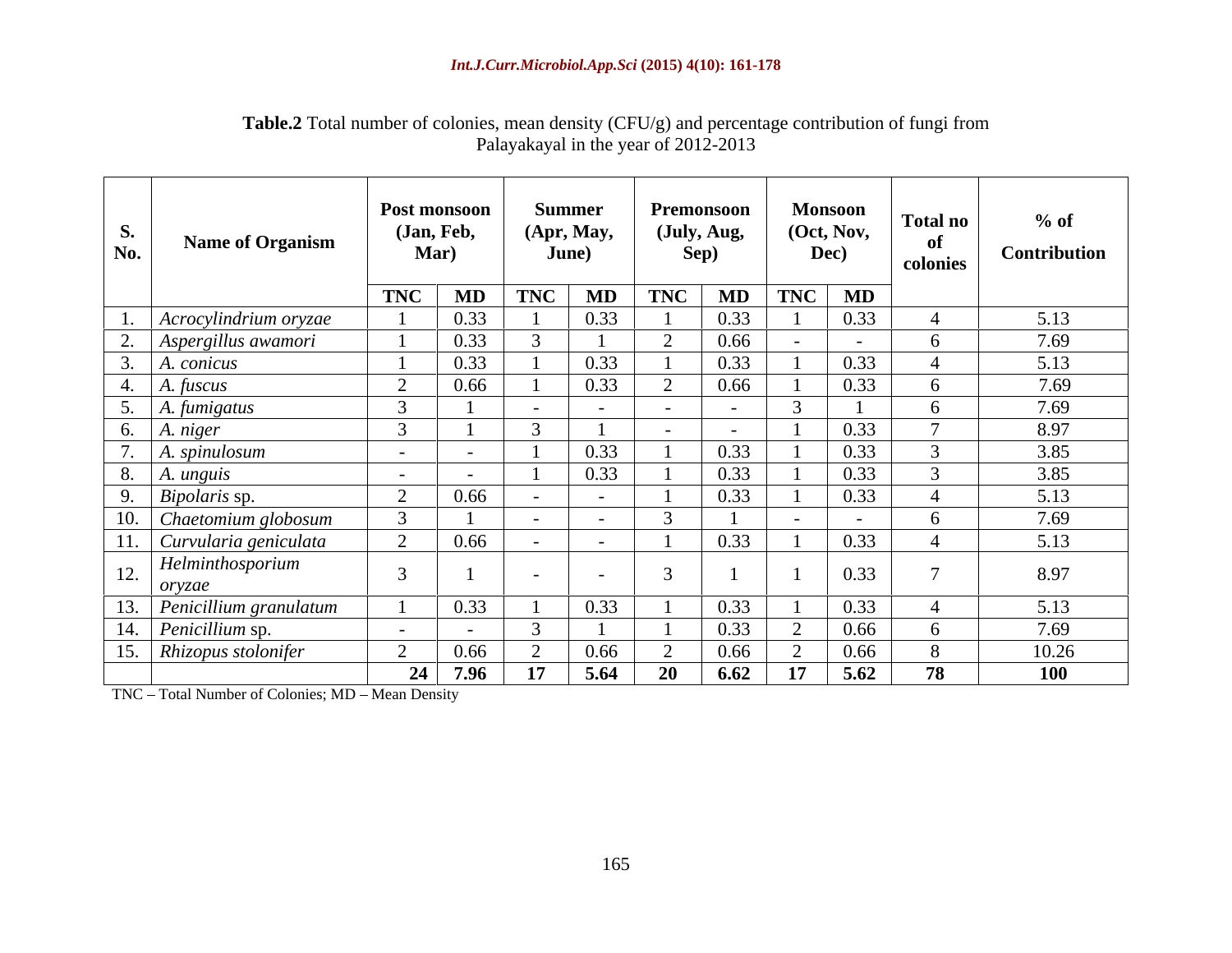| <b>Table.3</b> Total number of colonies, mean density (CFU/g) and percentage conservative | e contribution of fungi from |  |  |
|-------------------------------------------------------------------------------------------|------------------------------|--|--|
| Punnakayal                                                                                | in the year of $2012-2013$   |  |  |

| S.<br>No.               | <b>Name of Organism</b>    |                                    | Post monsoon<br>(Jan, Feb, Mar) | <b>Summer</b><br>Apr, May,<br>June) | Premonsoon<br>(July, Aug,<br>Sep) |            | <b>Monsoon</b><br>(Oct, Nov,<br>Dec) | <b>Total</b><br>No. of<br>colonies | $%$ of<br>Contribution |
|-------------------------|----------------------------|------------------------------------|---------------------------------|-------------------------------------|-----------------------------------|------------|--------------------------------------|------------------------------------|------------------------|
|                         |                            | <b>TNC</b>                         | MD                              | MD<br><b>TNC</b>                    | <b>MD</b><br><b>TNC</b>           | <b>TNC</b> | MD                                   |                                    |                        |
|                         | Alternaria fasciculata     |                                    |                                 |                                     |                                   |            | 0.33                                 | 10                                 | 10.87                  |
| $\mathcal{L}_{\bullet}$ | Aspergillus flavus         |                                    |                                 |                                     |                                   |            | 0.33                                 |                                    | 7.61                   |
| $\cup$ .                | A. fumigates               | $\sim$<br>$\overline{\phantom{0}}$ | 0.66                            | 0.33                                |                                   |            |                                      |                                    | 6.52                   |
| <sup>4.</sup>           | A. nidulans                | $\sim$                             |                                 |                                     | 0.66                              |            | 0.33                                 |                                    | 6.52                   |
|                         | 5. A. glaucus              |                                    | 0.33                            | 0.33                                | 0.33                              |            | 0.33                                 |                                    | 4.35                   |
|                         | 6. Aspergillus sp.         |                                    | 0.33                            | 0.33                                | 0.33                              |            |                                      |                                    | 3.26                   |
| $\overline{z}$          | 7.   A. sydowi             |                                    | 0.33                            | $\sim$                              | $\sim$ $\sim$                     |            | 0.33                                 |                                    | 2.17                   |
| 8.                      | A. thomii                  |                                    | 0.33                            | 0.33                                | 0.66                              |            | 0.33                                 |                                    | 5.43                   |
|                         | 9. $A. ustus$              |                                    | $\sim$                          | $\sim$ $-$                          | 0.66                              |            | 0.66                                 |                                    | 4.35                   |
|                         | 10. $A. variegatus$        |                                    | 0.33                            | 0.33                                | 0.33                              |            | 0.33                                 |                                    | 4.35                   |
|                         | 11. <i>Bipolaris</i> sp.   | $\sim$ $-$                         |                                 | 0.66                                | 0.66                              |            | 0.66                                 |                                    | 6.52                   |
| 12.                     | Curvularia lunata          |                                    | 0.66                            | 0.66                                | 0.66                              |            | 0.66                                 |                                    | 8.70                   |
|                         | 13. Fusarium moniliforme   |                                    |                                 | 0.66                                |                                   |            | 0.66                                 | 10                                 | 10.87                  |
|                         | 14. F. oxysporum           |                                    |                                 |                                     |                                   |            |                                      |                                    | 6.52                   |
|                         | 15. Myrothecium verrucaria |                                    | 0.33                            | 0.33                                | 0.33                              |            | 0.33                                 |                                    | 4.35                   |
|                         | 16. Syncephalastrum sp.    |                                    | 0.66                            | 0.33                                | 0.66                              |            | 0.66                                 |                                    | 7.61                   |
|                         |                            | 21                                 | 6.96                            | 6.29<br>19                          | 9.28<br>28                        | 24         | 7.94                                 | 92                                 | <b>100</b>             |

TNC - Total Number of Colonies; MD - Mean Density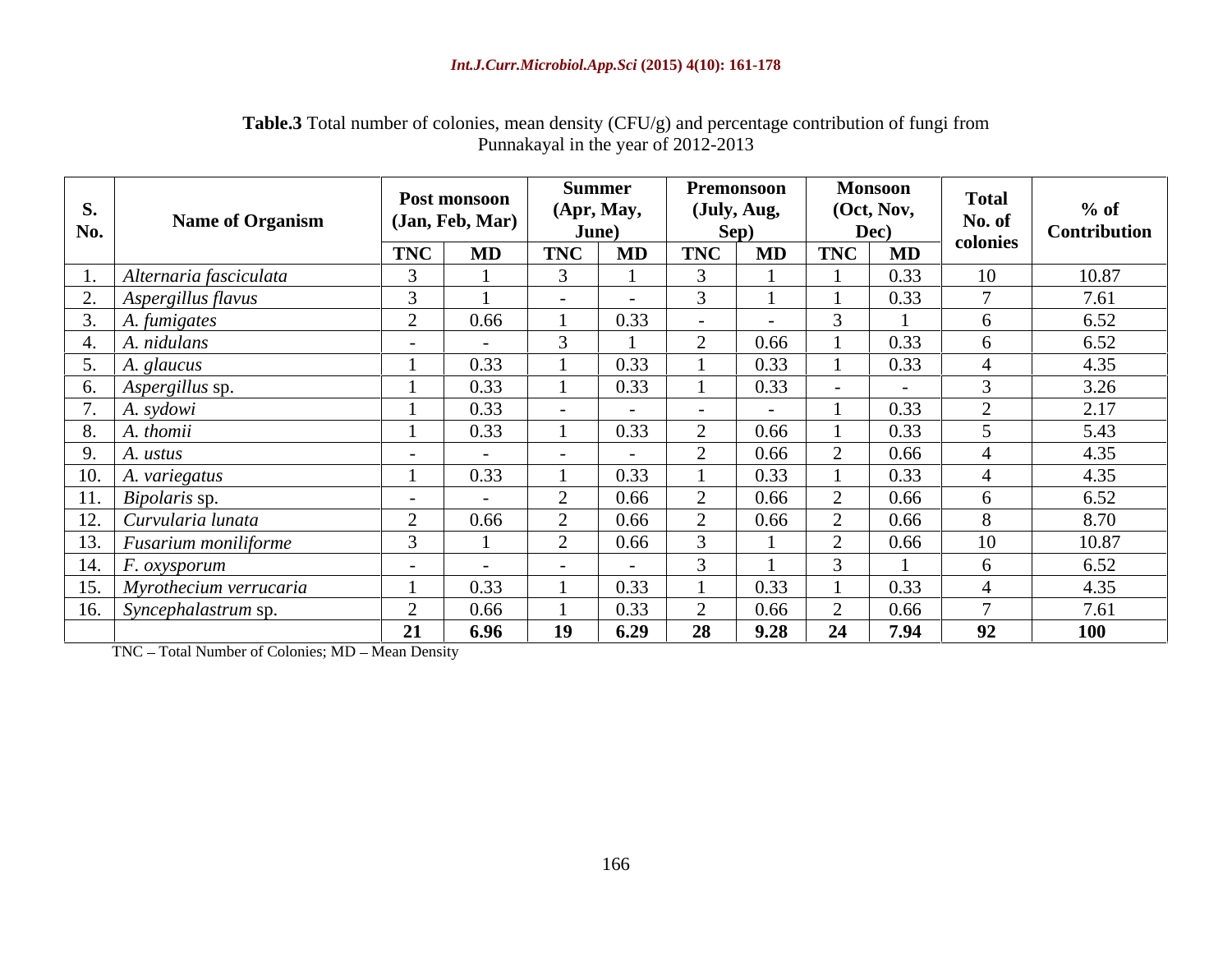| <b>Table.4 Total</b><br>$\alpha$ eti i<br>$J/g$ ) and percentage contribution of fungi from<br>I number of colonies, mean density (Cr |  |
|---------------------------------------------------------------------------------------------------------------------------------------|--|
| vear of $2012 - 2013$<br>Tuticorin in the year of                                                                                     |  |

| <b>S.</b>                  | <b>Name of Organism</b>        |                          | Post monsoon |                | Summer     |            | Premonsoon |     | <b>Monsoon</b> | <b>Total</b> | $%$ of              |
|----------------------------|--------------------------------|--------------------------|--------------|----------------|------------|------------|------------|-----|----------------|--------------|---------------------|
| No.                        |                                | <b>TNC</b>               | MD           | <b>TNC</b>     | MD         | <b>TNC</b> | MD         | TNC | MD             | No of        | <b>Contribution</b> |
|                            | Aspergillus citrisporus        |                          | 1.00         |                | 0.33       |            | 0.67       |     | 0.67           |              | 9.76                |
| $\overline{\phantom{a}}$ . | A. flavus                      |                          | 1.00         |                | $\sim$ $-$ |            | 0.33       |     |                |              | 4.88                |
|                            | A. flavipes                    |                          | 0.67         |                |            |            | 0.33       |     |                |              | 3.66                |
|                            | A. glaucus                     |                          | 0.33         |                | 0.33       |            | 0.33       |     | 0.33           |              | 4.88                |
|                            | A. ustus                       |                          |              |                | 0.33       |            | 0.33       |     | 0.32           |              | 3.66                |
|                            | A. terreus                     |                          |              |                | 0.67       |            | 0.67       |     | 0.67           |              | 7.32                |
|                            | A. versicolor                  |                          | 1.00         |                | 0.67       |            | 0.33       |     |                | h            | 7.32                |
|                            | Curvularia sp.                 | $\overline{\phantom{0}}$ | 0.67         |                | 0.67       |            | 0.67       |     | 1.00           |              | 10.98               |
|                            | Gliocladium sp.                |                          | 0.33         |                | 0.33       |            | 0.33       |     | 0.33           |              | 4.88                |
|                            | 10. <i>Fusarium</i> sp.        |                          | 0.33         |                | 0.33       |            |            |     | 0.33           |              | 3.66                |
|                            | 11. Fusarium equiseti          |                          |              |                | 0.67       |            | 0.67       |     |                |              | 4.88                |
|                            | $\overline{12.  F.$ oxysporum  |                          | 1.00         |                | $\sim$     |            | 0.67       |     | 0.33           |              | 7.32                |
|                            | 13. Helminthosporium sp.       |                          | 0.67         |                | 0.33       |            | $\sim$ $-$ |     | 0.33           |              | 4.88                |
|                            | 14. Humicola sp                |                          | 0.33         |                | 0.33       |            |            |     | 0.33           |              | 3.66                |
|                            | 15. Penicillium janthinellum   |                          |              |                | 0.67       |            | 0.33       |     | 0.67           |              | 7.32                |
|                            |                                |                          | 0.33         |                |            |            |            |     |                |              |                     |
| 17                         | 16. Trichoderma polysporum     |                          | 1.00         |                | $\sim$ $-$ | $\sim$ $-$ |            |     | 1.00           |              | 7.32                |
|                            | $\mathcal{L}$ Verticillium sp. |                          | 0.33         | 1 <sub>H</sub> | $\sim$     |            | 0.33       |     | 0.33           |              | 3.66                |
|                            |                                | 27                       |              |                | 5.67       |            |            | 20  | 6.67           | 82           | <b>100</b>          |

TNC - Total Number of Colonies; MD - Mean Density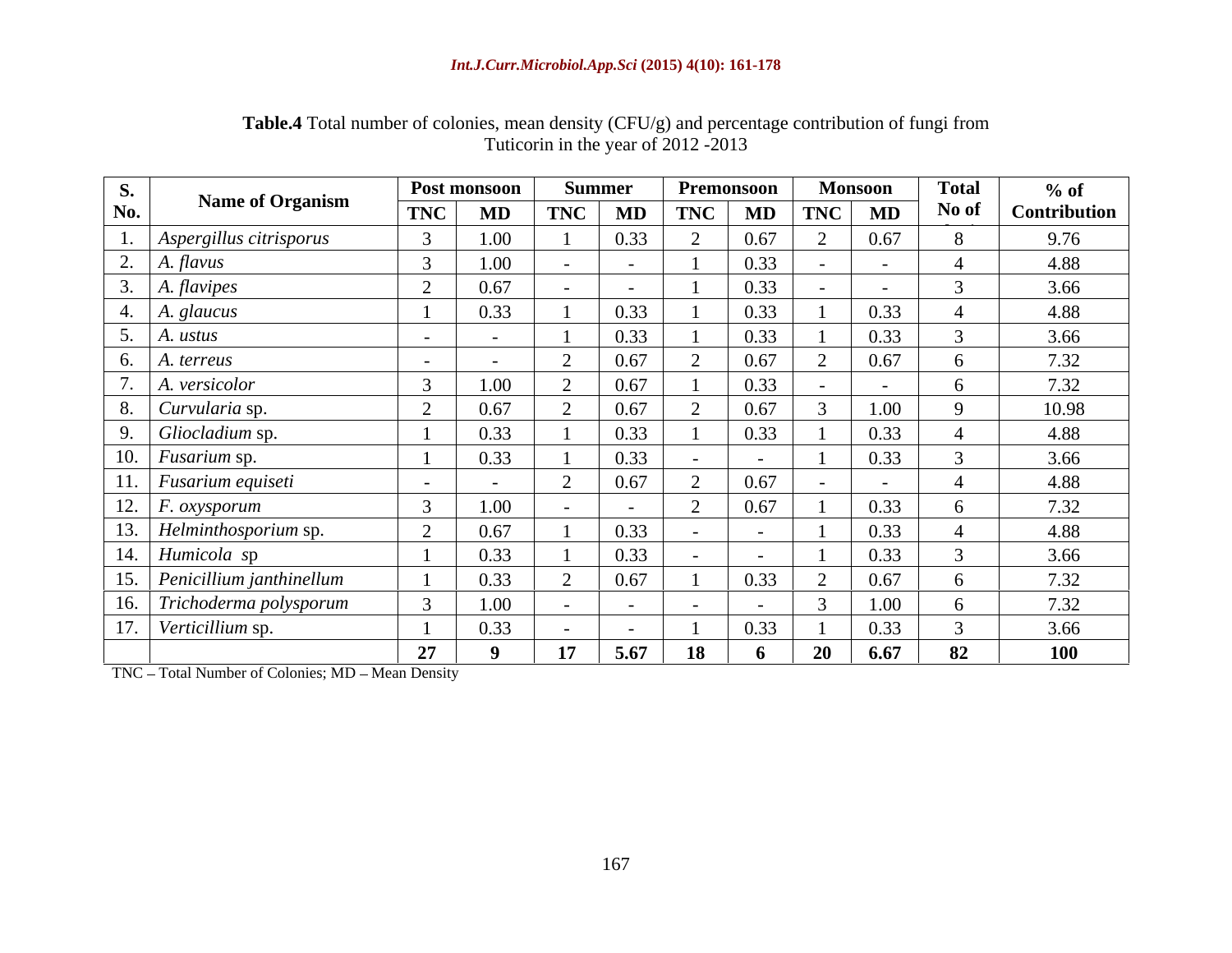### **Table.5** Percentage frequency and frequency class of different species of fungi recorded at three stations (n=24) in the year of 2012-2013

|                                                              |                               | Palayakayal |                              |                | Punnakayal    |                               |                     | Tuticorin |                |
|--------------------------------------------------------------|-------------------------------|-------------|------------------------------|----------------|---------------|-------------------------------|---------------------|-----------|----------------|
| $\sum_{\mathbf{N}\mathbf{0}}^{\mathbf{N}}$ Name of organisms | . of sea<br>which<br>function | Per<br>fre  | $\mathbf{g}$<br>$\mathbf{r}$ | Z              | $E_{\rm eff}$ | $\mathbf{r}$                  | $\sum$              |           | <b>EX</b>      |
| Acrocylindrium<br>oryzae                                     | $\overline{4}$                | 100         | $\sim$                       |                |               |                               |                     |           |                |
| Alternaria<br>fasciculata                                    |                               |             |                              |                | 100           | $\mathbf C$                   |                     |           |                |
| Aspergillus awamori                                          | $\sqrt{ }$                    | 75          | $\mathbf{F}$                 |                |               |                               |                     |           |                |
| A. conicus                                                   | $\overline{4}$                | 100         |                              |                |               |                               |                     |           |                |
| A. citrisporus                                               |                               |             |                              |                |               |                               | $\overline{4}$      | 100       | $\mathbf C$    |
| A. flavipes                                                  |                               |             |                              |                |               |                               | 2                   | 50        | $\overline{O}$ |
| A. flavus                                                    |                               |             |                              |                | 75            | $\mathbf{F}$                  | $\bigcap$<br>$\sim$ | 50        | $\overline{O}$ |
| A. fumigatus                                                 | $\bigcap$                     | 50          | $\overline{O}$               |                | 75            | $\mathbf{F}$                  |                     |           |                |
| A. fuscus                                                    | $\overline{4}$                | 100         | $\mathcal{C}$                |                |               |                               |                     |           |                |
| A. nidulans                                                  |                               |             |                              | $\mathcal{R}$  | 75            | F                             |                     |           |                |
| 11. $A. niger$                                               | $\overline{2}$                | 75          | $\mathbf{F}$                 |                |               |                               |                     |           |                |
| 12. $A. glaucus$                                             |                               |             |                              | $\overline{A}$ | 100           | $\mathbf C$                   | $\overline{4}$      | 100       | $\mathbf C$    |
| 13. Aspergillus sp.                                          |                               |             |                              |                | 75            | F                             |                     |           |                |
| 14. A. spinulosum                                            |                               | 75          |                              | $\bigcap$      |               |                               |                     |           |                |
| . A. sydowii                                                 |                               |             |                              |                | 50            | $\overline{O}$                |                     |           | $\mathbf{F}$   |
| 6. $A.$ terreus                                              |                               |             |                              |                |               | $\mathbf C$                   |                     | 75        |                |
| 17. $A. thomi$                                               | $\bigcap$                     | 75          | F                            | $\overline{4}$ | 100           |                               |                     |           |                |
| 18. $\vert$ A. unguis                                        |                               |             |                              | $\bigcap$      |               |                               |                     | 75        | $\mathbf{F}$   |
| 19. $A. ustus$<br>20. $\vert$ A. variegatus                  |                               |             |                              | $\overline{z}$ | 50<br>100     | $\overline{O}$<br>$\mathbf C$ |                     |           |                |
|                                                              |                               |             |                              |                |               |                               |                     |           |                |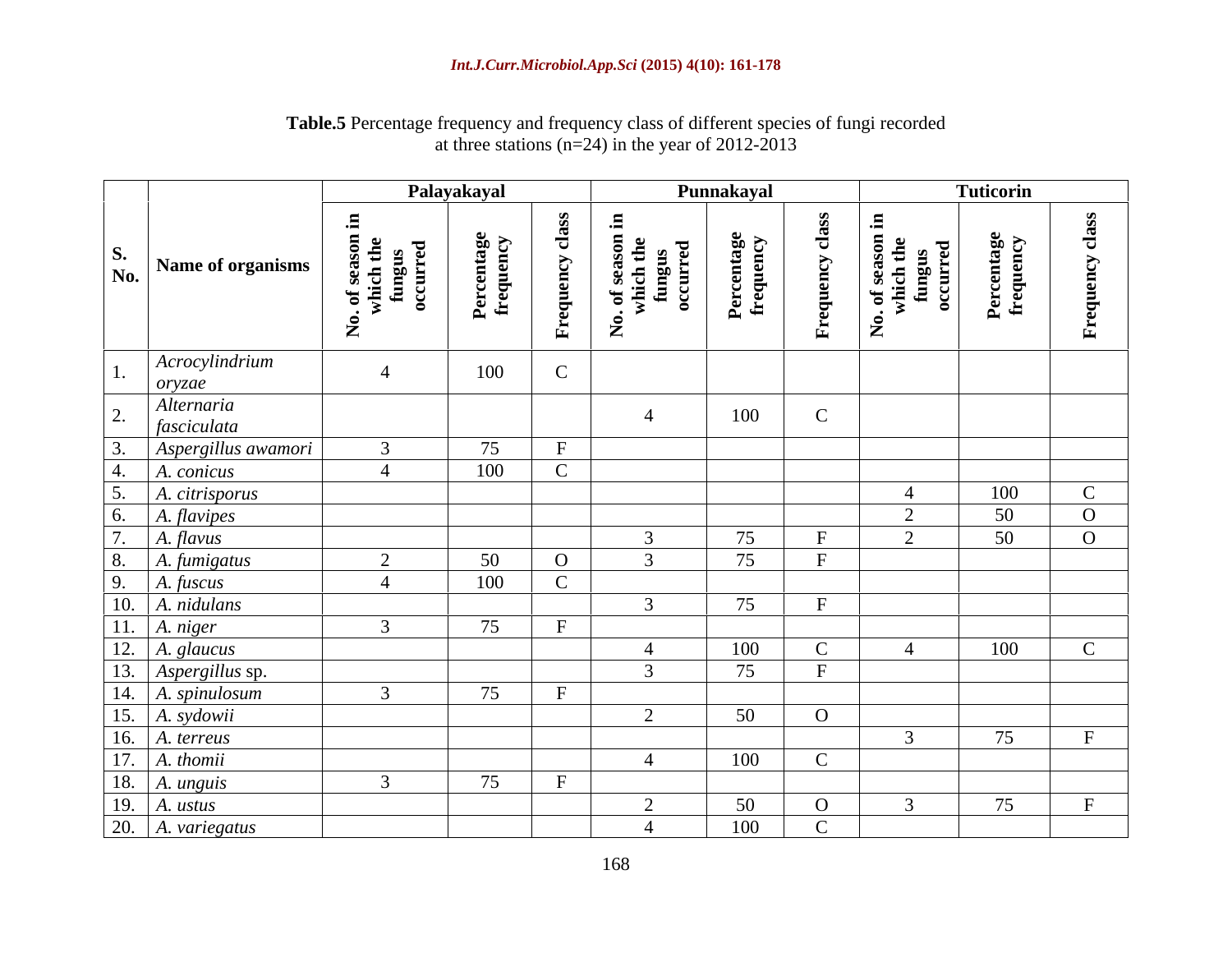| 75<br>75<br>$\mathbf{E}$<br>$\mathbf{\Gamma}$<br>Chaetomium<br>50<br>globosum<br>Curvularia<br>75<br>$\mathbf{E}$<br>geniculata<br>100<br>$\mathcal{C}$<br>$\mathbf C$<br>100<br>$\overline{4}$<br>100<br>$\mathbf C$<br>$\overline{4}$<br>75<br>50<br>$\overline{O}$<br>$\bigcap$<br>Fusarium<br>100<br>$\Omega$<br>$\mathbf C$<br>mouiliforme<br>75<br>$\overline{F}$ . $\overline{F}$ . $\overline{O}$ $\overline{O}$ $\overline{O}$ $\overline{F}$<br>50<br>$\overline{O}$<br>Helminthosporium<br>75<br>oryzae<br>Helminthosporium<br>75<br>$\mathbf{c}$<br>34. Humicola sp.<br>75<br>Myrothecium<br>100<br>$\mathbf C$<br>verrucaria<br>100<br>$\sim$<br>$\sqrt{\frac{1}{2}$ granulatum<br>$\mathbf C$<br>100<br>$\overline{4}$<br>75<br>$\mathbf{F}$<br>100<br>$\mathbf C$<br>100<br>$\Gamma$<br>- 4<br>Trichoderma<br>50<br>$\mathbf{O}$ | 21. A. versicolor |  |  |  | 75 | $\mathbf{r}$ |
|-------------------------------------------------------------------------------------------------------------------------------------------------------------------------------------------------------------------------------------------------------------------------------------------------------------------------------------------------------------------------------------------------------------------------------------------------------------------------------------------------------------------------------------------------------------------------------------------------------------------------------------------------------------------------------------------------------------------------------------------------------------------------------------------------------------------------------------------------|-------------------|--|--|--|----|--------------|
| 38. Penicillium sp.                                                                                                                                                                                                                                                                                                                                                                                                                                                                                                                                                                                                                                                                                                                                                                                                                             | 22. Bipolaris sp. |  |  |  |    |              |
| 25. C. lunata<br>26. Curvularia sp.<br>27. Gliocladium sp.<br>$\sqrt{\frac{28.}{28.}}$ Fusarium sp.<br>29. Fusarium equiseti<br>$\left  \begin{array}{c} \text{26} \\ \text{36} \end{array} \right $ Penicillium<br>$\mid$ 37. $\mid$ <i>P. janthinellum</i><br>39. Rhizopus stolonifer<br>40. Syncephalastrum sp.<br><sup>41.</sup> <i>polysporum</i><br>42. <i>Verticillium</i> sp.                                                                                                                                                                                                                                                                                                                                                                                                                                                           |                   |  |  |  |    |              |
|                                                                                                                                                                                                                                                                                                                                                                                                                                                                                                                                                                                                                                                                                                                                                                                                                                                 |                   |  |  |  |    |              |
|                                                                                                                                                                                                                                                                                                                                                                                                                                                                                                                                                                                                                                                                                                                                                                                                                                                 |                   |  |  |  |    |              |
|                                                                                                                                                                                                                                                                                                                                                                                                                                                                                                                                                                                                                                                                                                                                                                                                                                                 |                   |  |  |  |    |              |
|                                                                                                                                                                                                                                                                                                                                                                                                                                                                                                                                                                                                                                                                                                                                                                                                                                                 |                   |  |  |  |    |              |
|                                                                                                                                                                                                                                                                                                                                                                                                                                                                                                                                                                                                                                                                                                                                                                                                                                                 |                   |  |  |  |    |              |
|                                                                                                                                                                                                                                                                                                                                                                                                                                                                                                                                                                                                                                                                                                                                                                                                                                                 |                   |  |  |  |    |              |
|                                                                                                                                                                                                                                                                                                                                                                                                                                                                                                                                                                                                                                                                                                                                                                                                                                                 |                   |  |  |  |    |              |
|                                                                                                                                                                                                                                                                                                                                                                                                                                                                                                                                                                                                                                                                                                                                                                                                                                                 |                   |  |  |  |    |              |
|                                                                                                                                                                                                                                                                                                                                                                                                                                                                                                                                                                                                                                                                                                                                                                                                                                                 |                   |  |  |  |    |              |
|                                                                                                                                                                                                                                                                                                                                                                                                                                                                                                                                                                                                                                                                                                                                                                                                                                                 |                   |  |  |  |    |              |
|                                                                                                                                                                                                                                                                                                                                                                                                                                                                                                                                                                                                                                                                                                                                                                                                                                                 |                   |  |  |  |    |              |
|                                                                                                                                                                                                                                                                                                                                                                                                                                                                                                                                                                                                                                                                                                                                                                                                                                                 |                   |  |  |  |    |              |
|                                                                                                                                                                                                                                                                                                                                                                                                                                                                                                                                                                                                                                                                                                                                                                                                                                                 |                   |  |  |  |    |              |
|                                                                                                                                                                                                                                                                                                                                                                                                                                                                                                                                                                                                                                                                                                                                                                                                                                                 |                   |  |  |  |    |              |
|                                                                                                                                                                                                                                                                                                                                                                                                                                                                                                                                                                                                                                                                                                                                                                                                                                                 |                   |  |  |  |    |              |
|                                                                                                                                                                                                                                                                                                                                                                                                                                                                                                                                                                                                                                                                                                                                                                                                                                                 |                   |  |  |  |    |              |
|                                                                                                                                                                                                                                                                                                                                                                                                                                                                                                                                                                                                                                                                                                                                                                                                                                                 |                   |  |  |  |    |              |
|                                                                                                                                                                                                                                                                                                                                                                                                                                                                                                                                                                                                                                                                                                                                                                                                                                                 |                   |  |  |  |    |              |
|                                                                                                                                                                                                                                                                                                                                                                                                                                                                                                                                                                                                                                                                                                                                                                                                                                                 |                   |  |  |  | 75 |              |

 $R - \text{Rare } (0.25\%)$ ; O – Occasional (26-50%); F – Frequent (51-75%); C – Common (76-100%)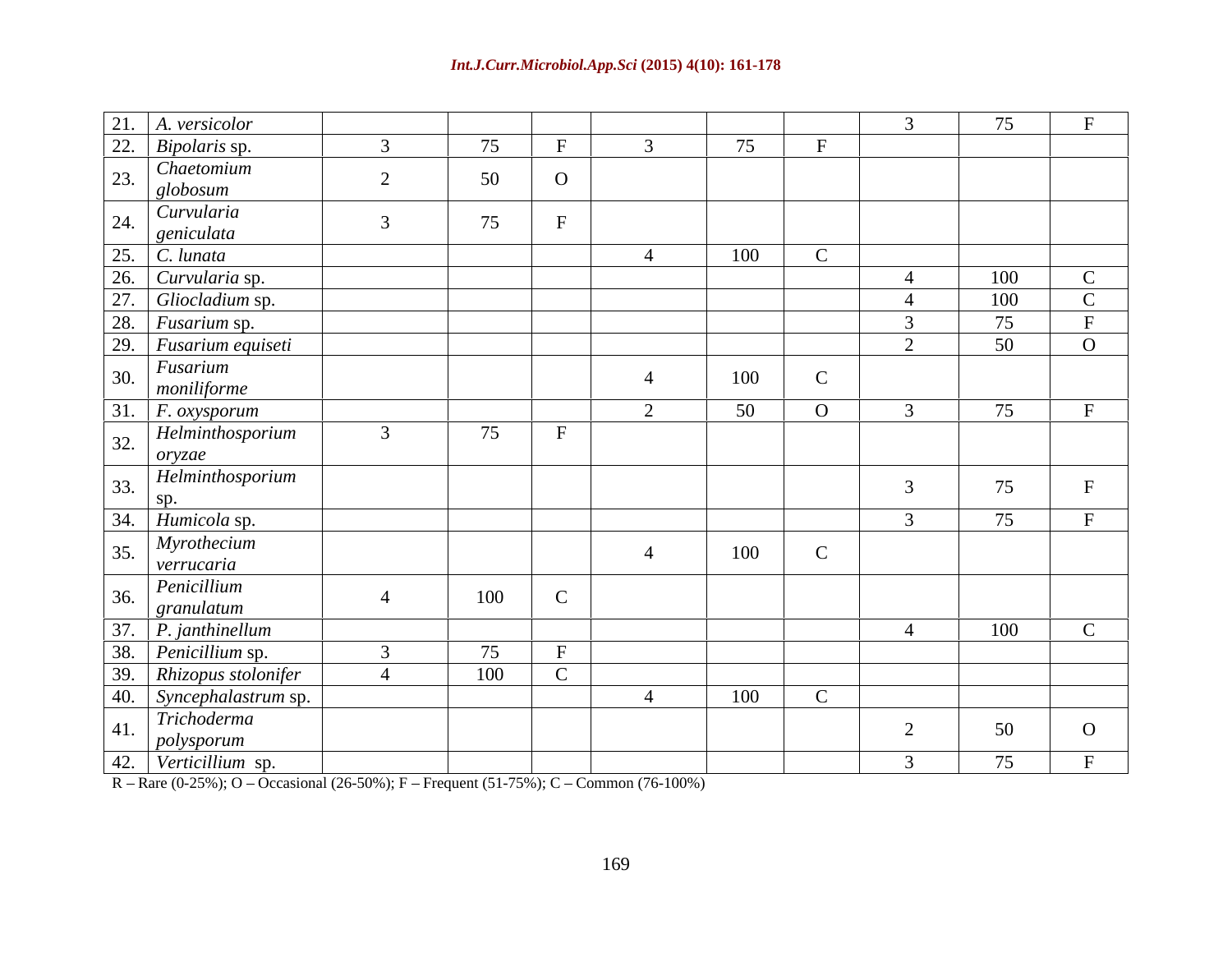|                  |                                                                                   |                 |               | Palayakayal (2012-2013) |                |
|------------------|-----------------------------------------------------------------------------------|-----------------|---------------|-------------------------|----------------|
| <b>S.</b><br>No. | <b>Name of the Parameters</b>                                                     | Post<br>monsoon | <b>Summer</b> | Pre<br>monsoon          | <b>Monsoon</b> |
|                  | pH                                                                                | 8.26            | 8.45          | 8.16                    | 8.16           |
| 2                | Salinity                                                                          | 32              | 34            | 31                      | 30             |
| $\overline{3}$   | $EC$ (dsm <sup>-1</sup> )                                                         | 2.69            | 2.95          | 2.45                    | 2.36           |
| $\Delta$         | Organic Carbon (%)                                                                | 0.25            | 0.24          | 0.26                    | 0.32           |
| $5\overline{)}$  | Organic Matter $\sqrt{(%)}$                                                       | 0.62            | 0.45          | 0.64                    | 0.53           |
| 6                | Available Nitrogen (%)                                                            | 0.786           | 0.723         | 0.819                   | 0.894          |
| $\overline{7}$   | Available Phosphorus (%)                                                          | 0.199           | 0.194         | 0.205                   | 0.201          |
| 8                | Available Potassium (%)                                                           | 0.827           | 0.816         | 0.915                   | 0.889          |
| 9                | Available Zinc (ppm)                                                              | 0.89            | 0.84          | 1.28                    | 1.12           |
| 10               | Available Copper (ppm)                                                            | 0.69            | 0.62          | 0.54                    | 0.76           |
| 11               | Available Iron (ppm)                                                              | 4.50            | 4.23          | 4.56                    | 4.47           |
| 12               | Available Manganese (ppm)                                                         | 2.15            | 2.19          | 2.54                    | 2.58           |
| 13               | $\sqrt{\text{Cat}}$ ion exchange capacity<br>$(C.$ Mole Proton <sup>+</sup> / kg) | 20.10           | 19.8          | 20.5                    | 21.6           |
| 14               | Calcium (C. Mole Proton <sup>+</sup> /<br>kg)                                     | 16.8            | 16.3          | 14.5                    | 12.5           |
| 15               | Magnesium (C. Mole<br>Proton <sup>+</sup> / $kg$ )                                | 7.6             | 7.9           | 7.4                     | 7.2            |
| 16               | Sodium (C. Mole Proton <sup>+</sup> /<br>kg)                                      | 1.35            | 1.45          | 1.03                    | 1.08           |
| 17               | Potassium (C. Mole Proton <sup>+</sup><br>$\frac{1}{2}$                           | 0.15            | 0.19          | 0.22                    | 0.26           |

Table.6 Physico - chemical characteristics of the soil samples collected from Palayakayal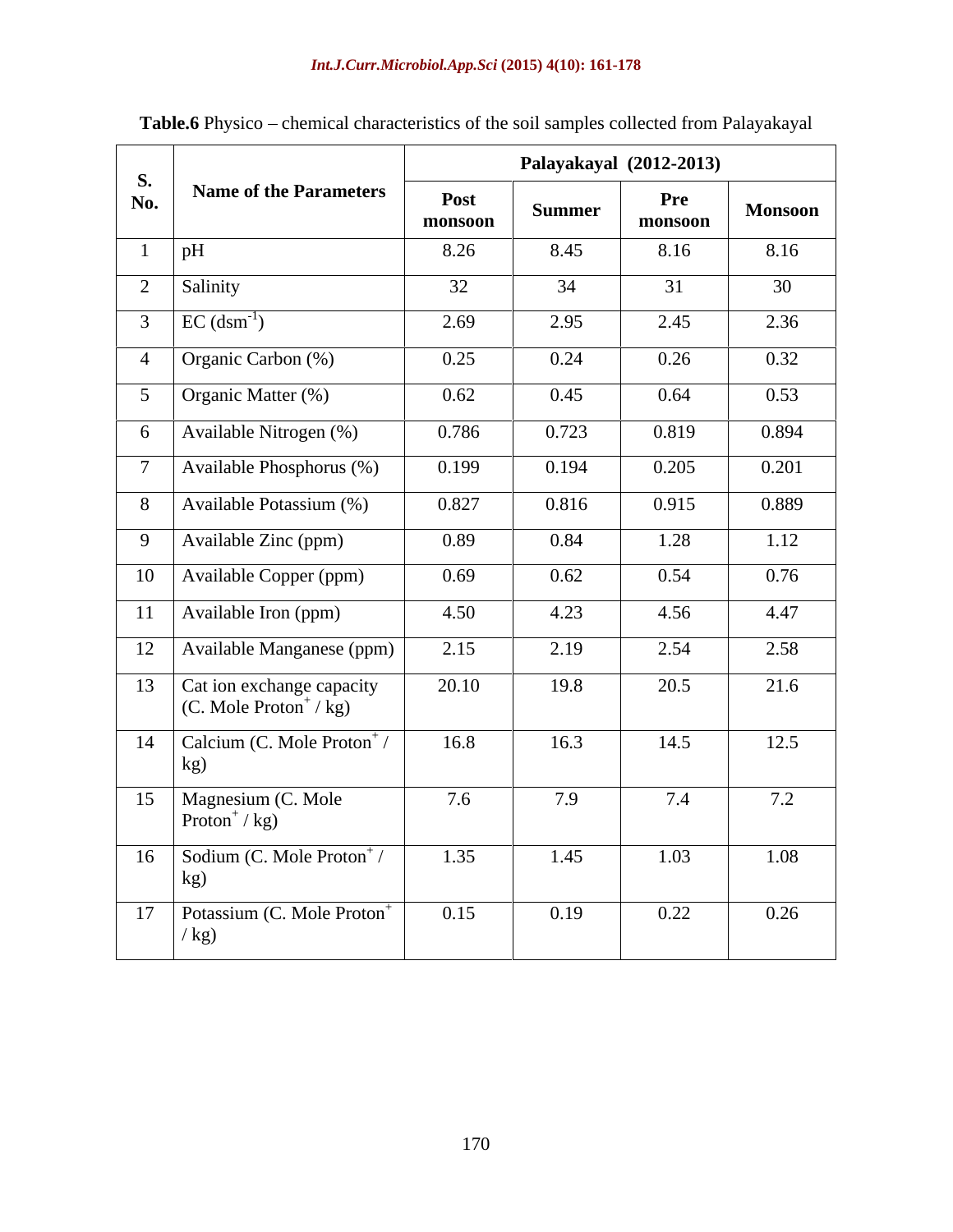|               |                                                   |                 | <b>Punnakayal (2012-2013)</b> |                |                |
|---------------|---------------------------------------------------|-----------------|-------------------------------|----------------|----------------|
| <b>S. No.</b> | <b>Name of the Parameters</b>                     | Post<br>monsoon | Summer                        | Pre<br>monsoon | <b>Monsoon</b> |
|               |                                                   | 8.50            | 8.59                          | 8.46           | 8.53           |
|               | Salinity                                          | 29              | 32                            | 30             | 28             |
|               | $EC$ (dsm <sup>-</sup>                            | 1.80            | 1.96                          | 1.89           | 1.85           |
|               | Organic Carbon (%)                                | 0.20            | 0.18                          | 0.21           | 0.25           |
|               | Organic Matter (%)                                | 0.40            | 0.35                          | 0.42           | 0.50           |
|               | Available Nitrogen (%)                            | 0.859           | 0.813                         | 0.924          | 0.756          |
|               | Available Phosphorus (%)                          | 0.169           | 0.149                         | 0.185          | 0.193          |
|               | Available Potassium (%)                           | 0.749           | 0.729                         | 0.816          | 0.762          |
|               | Available Zinc (ppm)                              | 1.20            | 1.16                          | 1.32           | 1.89           |
|               | Available Copper (ppm)                            | 0.87            | 0.82                          | 0.92           | 0.75           |
|               | Available Iron (ppm)                              | 4.90            | 4.89                          | 4.96           | 4.58           |
|               | Available Manganese (ppm)                         | 2.43            | 2.36                          | 2.48           | 2.46           |
|               | Cat ion exchange capacity (C. Mole                | 22.7            | 22.3                          | 24.5           | 23.5           |
|               | Proton <sup>+</sup> /kg)                          |                 |                               |                |                |
|               | Calcium (C. Mole Proton <sup>+</sup> / kg)        | 12.7            | 15.5                          | 13.9           | 10.5           |
|               | Magnesium (C. Mole Proton <sup>+</sup> / kg)      | 7.8             | 7.9                           | 7.5            | 7.1            |
|               | 16   Sodium (C. Mole Proton <sup>+</sup> / kg)    | 1.34            | 1.45                          | 1.09           | 1.07           |
|               | 17   Potassium (C. Mole Proton <sup>+</sup> / kg) | 0.25            | 0.28                          | 0.21           | 0.26           |

Table.7 Physico – chemical characteristics of the soil samples collected from Punnakayal

Table.8 Physico – chemical characteristics of the soil samples collected from Tuticorin

| <b>S.</b> |                                                 |                        |        | <b>Tuticorin (2012-2013)</b> |                |
|-----------|-------------------------------------------------|------------------------|--------|------------------------------|----------------|
| No.       | <b>Name of the Parameters</b>                   | <b>Post</b><br>monsoon | Summer | Pre<br>monsoon               | <b>Monsoon</b> |
|           | pH                                              | 8.56                   | 8.76   | 8.21                         | 8.16           |
|           | Salinity                                        | 29                     | 35     | 32                           | 31             |
|           | $EC$ (dsm <sup>-1</sup> )                       | 2.36                   | 2.59   | 2.45                         | 2.23           |
|           | Organic Carbon (%)                              | 0.32                   | 0.23   | 0.35                         | 0.26           |
|           | Organic Matter $(\%)$                           | 0.47                   | 0.41   | 0.48                         | 0.45           |
|           | Available Nitrogen (%)                          | 0.856                  | 0.659  | 0.789                        | 0.834          |
|           | Available Phosphorus (%)                        | 0.206                  | 0.199  | 0.227                        | 0.232          |
|           | Available Potassium (%)                         | 0.915                  | 0.816  | 0.829                        | 0.869          |
|           | Available Zinc (ppm)                            | 1.08                   | 0.08   | 1.15                         | 1.06           |
| 10.       | Available Copper (ppm)                          | 0.95                   | 0.47   | 0.86                         | 0.68           |
| 11.       | Available Iron (ppm)                            | 5.69                   | 4.25   | 4.56                         | 4.36           |
| 12.       | Available Manganese (ppm)                       | 2.59                   | 1.74   | 1.96                         | 1.85           |
|           | 13. Cat ion exchange capacity (C. Mole          | 22.9                   | 24.1   | 20.6                         | 25.4           |
|           | Proton <sup>+</sup> /kg)                        |                        |        |                              |                |
|           | 14. Calcium (C. Mole Proton <sup>+</sup> /kg)   | 14.2                   | 14.5   | 14.2                         | 14.0           |
| 15.       | Magnesium (C. Mole Proton <sup>+</sup> /kg)     | 7.5                    | 7.9    | 7.4                          | 7.3            |
| 16.       | Sodium (C. Mole Proton <sup>+</sup> / kg)       | 1.20                   | 1.45   | 1.36                         | 1.34           |
|           | 17. Potassium (C. Mole Proton <sup>+</sup> /kg) | 0.26                   | 0.34   | 0.31                         | 0.28           |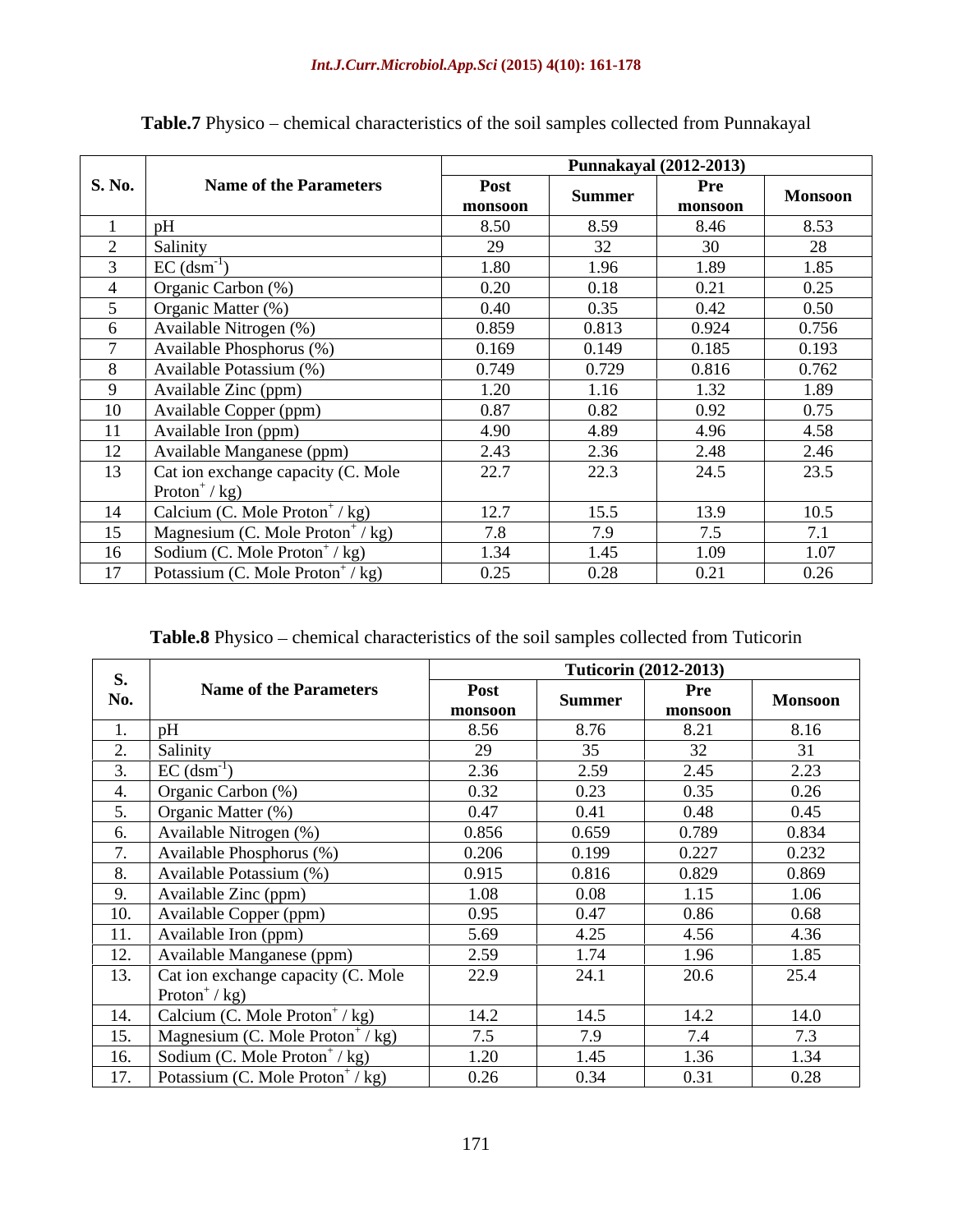**Table.9** Correlation of physico – chemical and total number of colony characteristics of the soil samples of Palayakayal in the year of 2012 -2013

|                                                                                                                                                                                                                                        | PH SA | $EC$ OC OM AN AP AK AZ |  |  | AC |  |  |  | $\mathbf{A}\mathbf{I}$   $\mathbf{A}\mathbf{M}$   $\mathbf{C}\mathbf{E}\mathbf{C}$   $\mathbf{C}\mathbf{A}$   $\mathbf{M}\mathbf{G}$   $\mathbf{N}\mathbf{A}$   $\mathbf{K}$   $\mathbf{T}\mathbf{F}\mathbf{C}$ |  |
|----------------------------------------------------------------------------------------------------------------------------------------------------------------------------------------------------------------------------------------|-------|------------------------|--|--|----|--|--|--|-----------------------------------------------------------------------------------------------------------------------------------------------------------------------------------------------------------------|--|
| PH                                                                                                                                                                                                                                     |       |                        |  |  |    |  |  |  |                                                                                                                                                                                                                 |  |
| $SA$ 0.967 $*$                                                                                                                                                                                                                         |       |                        |  |  |    |  |  |  |                                                                                                                                                                                                                 |  |
| EC $\begin{array}{ c c c c c } \hline 0.973^{*} & 0.990^{**} \hline \end{array}$                                                                                                                                                       |       |                        |  |  |    |  |  |  |                                                                                                                                                                                                                 |  |
| $\overline{OC}$ -0.660 -0.828 -0.795                                                                                                                                                                                                   |       |                        |  |  |    |  |  |  |                                                                                                                                                                                                                 |  |
| $\begin{array}{ c c c c c c c c c } \hline \text{OM} & -0.721 & -0.535 & -0.545 & -0.021 \hline \end{array}$                                                                                                                           |       |                        |  |  |    |  |  |  |                                                                                                                                                                                                                 |  |
| $\mathbf{AN}$ -0.886 -0.975* -0.954* 0.932 0.339                                                                                                                                                                                       |       |                        |  |  |    |  |  |  |                                                                                                                                                                                                                 |  |
| AP   -0.929   -0.822   -0.872   0.401   0.807   0.687                                                                                                                                                                                  |       |                        |  |  |    |  |  |  |                                                                                                                                                                                                                 |  |
| AK   -0.852   -0.812   -0.886   0.561   0.508   0.742   0.917                                                                                                                                                                          |       |                        |  |  |    |  |  |  |                                                                                                                                                                                                                 |  |
| $\mid$ $\mid$ AZ $\mid$ -0.833 $\mid$ -0.768 $\mid$ -0.849 $\mid$ 0.476 $\mid$ 0.553 $\mid$ 0.679 $\mid$ 0.932 $\mid$ 0.995** $\mid$                                                                                                   |       |                        |  |  |    |  |  |  |                                                                                                                                                                                                                 |  |
|                                                                                                                                                                                                                                        |       |                        |  |  |    |  |  |  |                                                                                                                                                                                                                 |  |
| AI   -0.924   -0.808   -0.811   0.346   0.930   0.660   0.920   0.708   0.720   -0.029                                                                                                                                                 |       |                        |  |  |    |  |  |  |                                                                                                                                                                                                                 |  |
| AM   -0.778   -0.823   -0.882   0.760   0.234   0.828   0.758   0.943   0.908   0.016   0.521                                                                                                                                          |       |                        |  |  |    |  |  |  |                                                                                                                                                                                                                 |  |
| $\mid$ CEC $\mid$ -0.752 $\mid$ -0.892 $\mid$ -0.872 $\mid$ 0.989* $\mid$ 0.097 $\mid$ 0.969* $\mid$ 0.528 $\mid$ 0.671 $\mid$ 0.594 $\mid$ 0.566 $\mid$ 0.456 $\mid$ 0.832 $\mid$                                                     |       |                        |  |  |    |  |  |  |                                                                                                                                                                                                                 |  |
|                                                                                                                                                                                                                                        |       |                        |  |  |    |  |  |  |                                                                                                                                                                                                                 |  |
| $\mid$ MG $\mid$ 0.949 $\mid$ 0.997** $\mid$ 0.990** $\mid$ -0.862 $\mid$ -0.472 $\mid$ 0.986* $\mid$ -0.799 $\mid$ -0.822 $\mid$ -0.774 $\mid$ -0.358 $\mid$ -0.763 $\mid$ -0.856 $\mid$ -0.921 $\mid$ 0.857                          |       |                        |  |  |    |  |  |  |                                                                                                                                                                                                                 |  |
| $\mid$ NA $\mid$ 0.916 $\mid$ 0.895 $\mid$ 0.949 $\mid$ -0.659 $\mid$ -0.531 $\mid$ -0.836 $\mid$ -0.925 $\mid$ -0.987 $^*$ $\mid$ -0.971 $^*$ $\mid$ 0.064 $\mid$ -0.760 $\mid$ -0.948 $\mid$ -0.760 $\mid$ 0.817 $\mid$ 0.903 $\mid$ |       |                        |  |  |    |  |  |  |                                                                                                                                                                                                                 |  |
| K   -0.516   -0.650   -0.694   0.827   -0.172   0.742   0.431   0.732   0.672   0.201   0.163   0.914   0.846   -0.967 $^*$   -0.707   -0.741                                                                                          |       |                        |  |  |    |  |  |  |                                                                                                                                                                                                                 |  |
| TFC   -0.202   -0.029   0.021   -0.405   0.758   -0.136   0.231   -0.175   -0.125   -0.080   0.541   -0.435   -0.357   0.559   0.050   0.130   -0.734                                                                                  |       |                        |  |  |    |  |  |  |                                                                                                                                                                                                                 |  |

TFC - Total Fungal Colony, SA - Salinity, EC - Electrical Conductivity, OC - Organic Carbon, OM - Organic Matter, AN - Available Nitrogen, AP - Available Phosphorus, AK - Available Potassium, AZ - Available Zinc, AC - Available Copper, AI - Available Iron, AM - Available Manganese, CEC - Cat ion exchange capacity, CA - Calcium, MG - Magnesium, NA - Sodium, K - Potassium

\*\* Correlation is significant at the 0.01 level. \* Correlation is significant at the 0.05 level.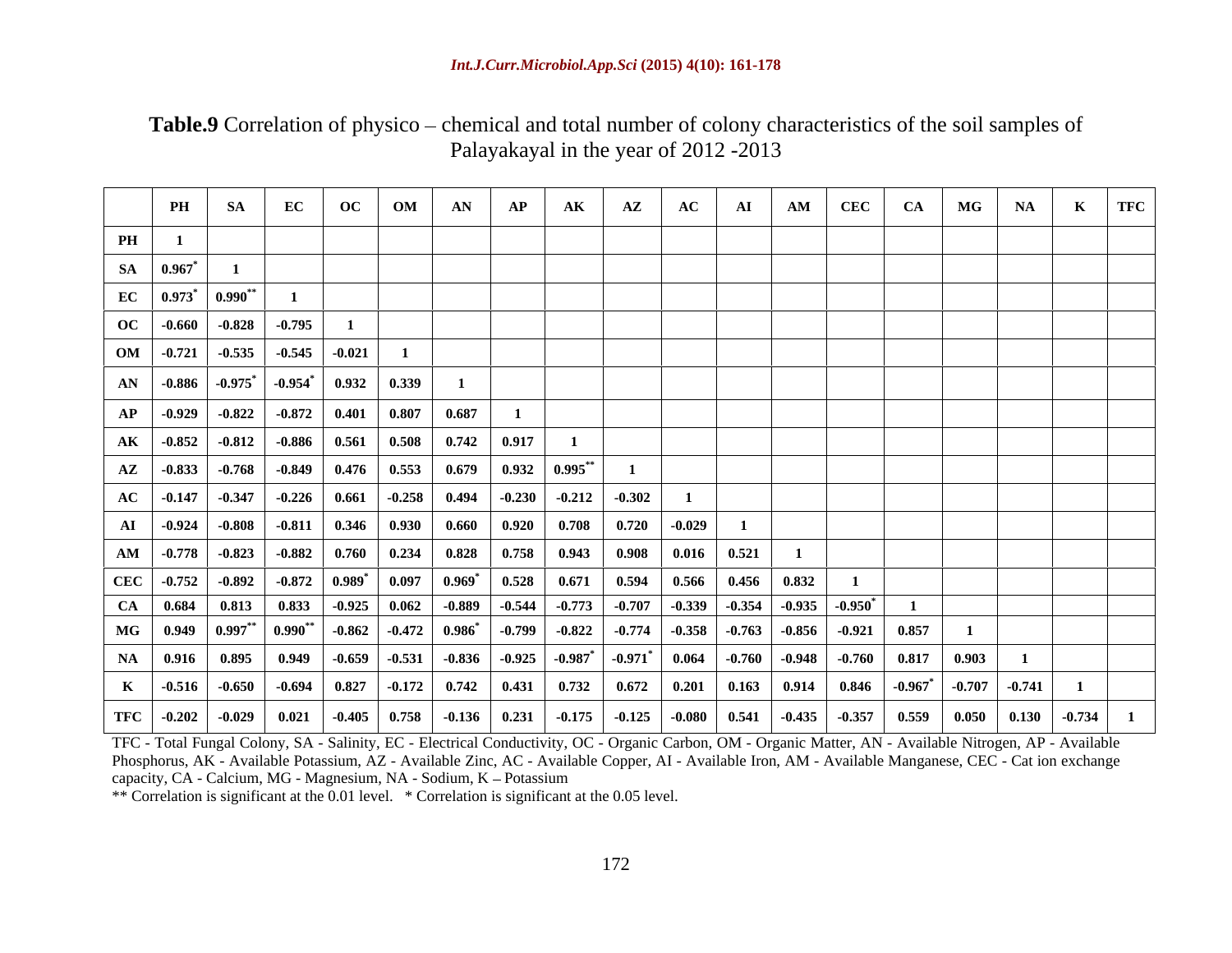|                                                                                                  |  | PH   SA   EC   OC   OM   AN   AP   AK   AZ   AC   AI   AM   CEC   CA   MG   NA   K   TFC                                                                                                                                                                                                                                                    |  |  |  |  |  |  |
|--------------------------------------------------------------------------------------------------|--|---------------------------------------------------------------------------------------------------------------------------------------------------------------------------------------------------------------------------------------------------------------------------------------------------------------------------------------------|--|--|--|--|--|--|
|                                                                                                  |  |                                                                                                                                                                                                                                                                                                                                             |  |  |  |  |  |  |
| PH                                                                                               |  |                                                                                                                                                                                                                                                                                                                                             |  |  |  |  |  |  |
| SA 0.499                                                                                         |  |                                                                                                                                                                                                                                                                                                                                             |  |  |  |  |  |  |
| $\begin{array}{ c c c c c c } \hline \text{EC} & \text{0.567} & \text{0.852} \hline \end{array}$ |  |                                                                                                                                                                                                                                                                                                                                             |  |  |  |  |  |  |
| $\overline{OC}$ -0.310 -0.862 -0.469                                                             |  |                                                                                                                                                                                                                                                                                                                                             |  |  |  |  |  |  |
| $\boxed{OM}$ -0.361 -0.884 -0.510 0.998 <sup>**</sup>                                            |  |                                                                                                                                                                                                                                                                                                                                             |  |  |  |  |  |  |
|                                                                                                  |  | $\overline{AN}$ -0.697 0.255 -0.025 -0.436 -0.393                                                                                                                                                                                                                                                                                           |  |  |  |  |  |  |
|                                                                                                  |  |                                                                                                                                                                                                                                                                                                                                             |  |  |  |  |  |  |
|                                                                                                  |  | $\overline{AP}$ -0.664 -0.834 -0.523 0.909 0.927 -0.022                                                                                                                                                                                                                                                                                     |  |  |  |  |  |  |
|                                                                                                  |  | AK -0.865 -0.267 -0.135 0.341 0.372 0.654 0.684 1                                                                                                                                                                                                                                                                                           |  |  |  |  |  |  |
|                                                                                                  |  | $\overline{AZ}$ -0.056 -0.731 -0.275 0.963 <sup>*</sup> 0.946 -0.626 0.782 0.166                                                                                                                                                                                                                                                            |  |  |  |  |  |  |
|                                                                                                  |  | $AC$ -0.646 0.296 -0.034 -0.515 -0.471 0.994 <sup>**</sup> -0.113 0.566 -0.701                                                                                                                                                                                                                                                              |  |  |  |  |  |  |
|                                                                                                  |  | AI   -0.267   0.630   0.232   -0.827   -0.798   0.866   -0.518   0.215   -0.927   0.907                                                                                                                                                                                                                                                     |  |  |  |  |  |  |
|                                                                                                  |  | AM -0.881 -0.734 -0.559 0.711 0.745 0.320 0.938 0.851 0.517 0.236 -0.194                                                                                                                                                                                                                                                                    |  |  |  |  |  |  |
|                                                                                                  |  | $\vert$ CEC $\vert$ -0.802 $\vert$ -0.372 $\vert$ -0.137 $\vert$ 0.513 $\vert$ 0.536 $\vert$ 0.479 $\vert$ 0.795 $\vert$ 0.977 <sup>*</sup> $\vert$ 0.365 $\vert$ 0.378 $\vert$ 0.009 $\vert$ 0.892 $\vert$                                                                                                                                 |  |  |  |  |  |  |
|                                                                                                  |  |                                                                                                                                                                                                                                                                                                                                             |  |  |  |  |  |  |
|                                                                                                  |  |                                                                                                                                                                                                                                                                                                                                             |  |  |  |  |  |  |
|                                                                                                  |  | $\boxed{MG}$ 0.305 0.747 0.295 -0.977 -0.970 0.379 -0.912 -0.441 -0.958 0.473 0.782 -0.720 -0.616 0.821                                                                                                                                                                                                                                     |  |  |  |  |  |  |
|                                                                                                  |  | NA 0.649 0.684 0.325 -0.851 -0.864 -0.053 -0.973 <sup>*</sup> -0.779 -0.744 0.051 0.443 -0.923 -0.887 0.664 0.904                                                                                                                                                                                                                           |  |  |  |  |  |  |
|                                                                                                  |  | $\overline{K}$ $\overline{0.951}^*$ $\overline{0.265}$ $\overline{0.285}$ $\overline{-0.192}$ $\overline{-0.236}$ $\overline{-0.797}$ $\overline{-0.583}$ $\overline{-0.958}^*$ $\overline{0.030}$ $\overline{-0.733}$ $\overline{-0.390}$ $\overline{-0.819}$ $\overline{-0.886}$ $\overline{0.075}$ $\overline{0.252}$ $\overline{0.640}$ |  |  |  |  |  |  |
|                                                                                                  |  | TFC -0.824 -0.399 -0.176 0.520 0.546 0.486 0.806 0.979 <sup>*</sup> 0.365 0.387 0.010 0.908 0.999 <sup>**</sup> -0.299 -0.616 -0.890 -0.896 1                                                                                                                                                                                               |  |  |  |  |  |  |

### Table.10 Correlation of Physico – chemical and total number of colony characteristics of the soil samples of Punnakayal in the year of 2012 -2013

TFC - Total Fungal Colony, SA - Salinity, EC - Electrical Conductivity, OC - Organic Carbon, OM - Organic Matter, AN - Available Nitrogen, AP - Available Phosphorus, AK - Available Potassium, AZ - Available Zinc, AC - Available Copper, AI - Available Iron, AM - Available Manganese, CEC - Cat ion exchange capacity, CA - Calcium, MG - Magnesium, NA - Sodium, K - Potassium

\*\* Correlation is significant at the 0.01 level. \* Correlation is significant at the 0.05 level.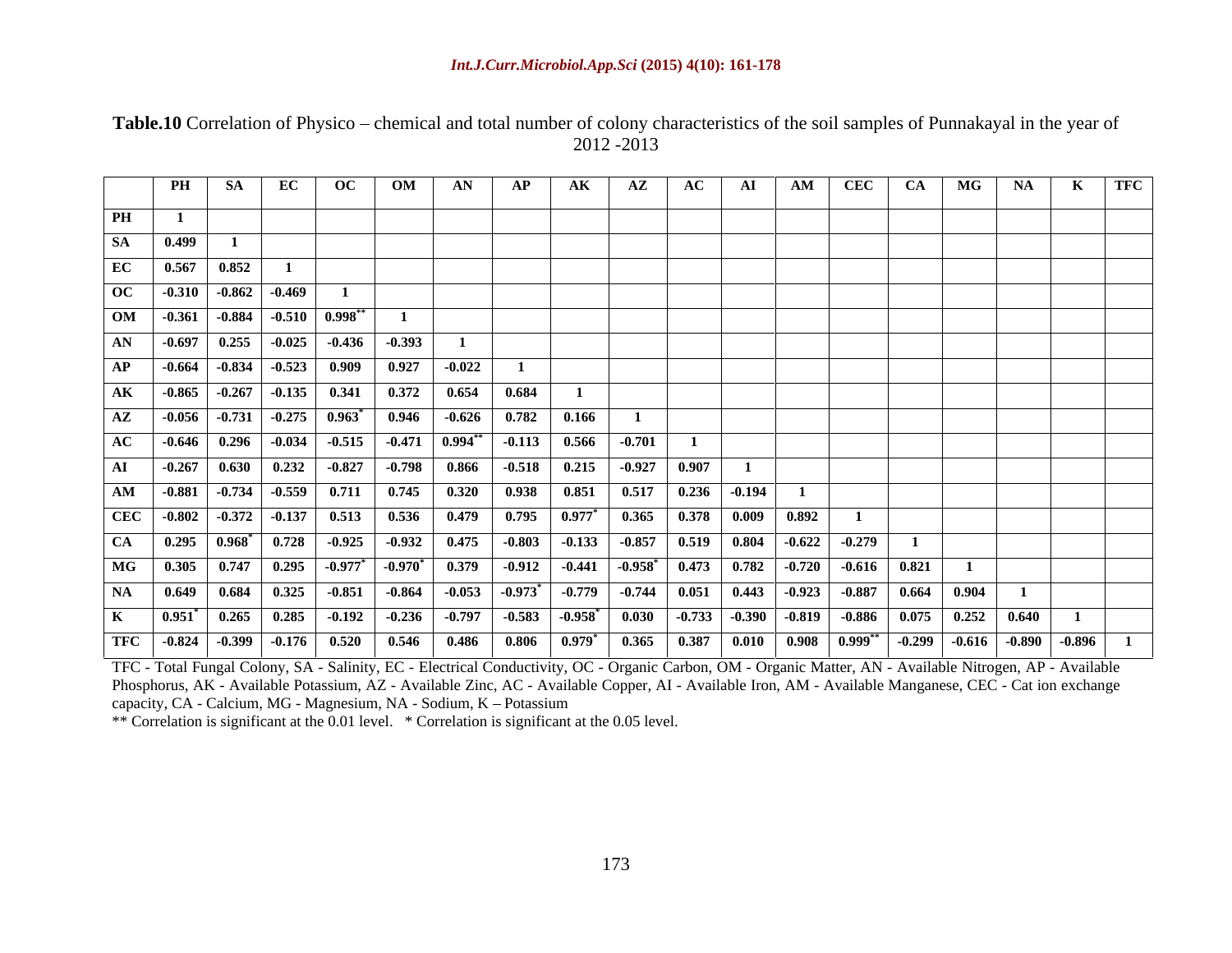|    |                 |                                                                               |                                                                                                                                                                                                                                                                                                                                                           |  |  |  |  |  |  | PH   SA   EC   OC   OM   AN   AP   AK   AZ   AC   AI   AM   CEC   CA   MG   NA   K   TFC |
|----|-----------------|-------------------------------------------------------------------------------|-----------------------------------------------------------------------------------------------------------------------------------------------------------------------------------------------------------------------------------------------------------------------------------------------------------------------------------------------------------|--|--|--|--|--|--|------------------------------------------------------------------------------------------|
| PH |                 |                                                                               |                                                                                                                                                                                                                                                                                                                                                           |  |  |  |  |  |  |                                                                                          |
|    |                 |                                                                               |                                                                                                                                                                                                                                                                                                                                                           |  |  |  |  |  |  |                                                                                          |
|    | <b>SA</b> 0.401 |                                                                               |                                                                                                                                                                                                                                                                                                                                                           |  |  |  |  |  |  |                                                                                          |
|    |                 |                                                                               |                                                                                                                                                                                                                                                                                                                                                           |  |  |  |  |  |  |                                                                                          |
|    |                 | $EC$ 0.710 0.763 1                                                            |                                                                                                                                                                                                                                                                                                                                                           |  |  |  |  |  |  |                                                                                          |
|    |                 | $\rm{OC}$   -0.446   -0.584   -0.181                                          |                                                                                                                                                                                                                                                                                                                                                           |  |  |  |  |  |  |                                                                                          |
|    |                 |                                                                               |                                                                                                                                                                                                                                                                                                                                                           |  |  |  |  |  |  |                                                                                          |
|    |                 | $\vert$ OM $\vert$ -0.643 $\vert$ -0.765 $\vert$ -0.496 $\vert$ 0.944 $\vert$ |                                                                                                                                                                                                                                                                                                                                                           |  |  |  |  |  |  |                                                                                          |
|    |                 |                                                                               |                                                                                                                                                                                                                                                                                                                                                           |  |  |  |  |  |  |                                                                                          |
|    |                 |                                                                               | AN   -0.612   -0.968 <sup>*</sup>   -0.870   0.584   0.804                                                                                                                                                                                                                                                                                                |  |  |  |  |  |  |                                                                                          |
|    |                 |                                                                               | AP   -0.993 <sup>**</sup>   -0.309   -0.688   0.343   0.546   0.535                                                                                                                                                                                                                                                                                       |  |  |  |  |  |  |                                                                                          |
|    |                 |                                                                               |                                                                                                                                                                                                                                                                                                                                                           |  |  |  |  |  |  |                                                                                          |
|    |                 |                                                                               | $\overline{\text{AK}}$ -0.080 -0.923 -0.668 0.295 0.472 0.827 0.022                                                                                                                                                                                                                                                                                       |  |  |  |  |  |  |                                                                                          |
|    |                 |                                                                               |                                                                                                                                                                                                                                                                                                                                                           |  |  |  |  |  |  |                                                                                          |
|    |                 |                                                                               | $\overline{AZ}$   -0.791   -0.842   -0.759   0.774   0.939   0.925   0.714   0.572                                                                                                                                                                                                                                                                        |  |  |  |  |  |  |                                                                                          |
|    |                 |                                                                               | AC   $-0.394$   $-0.867$   $-0.451$   $0.904$   $0.944$   $0.828$   $0.280$   $0.675$   $0.862$                                                                                                                                                                                                                                                           |  |  |  |  |  |  |                                                                                          |
|    |                 |                                                                               |                                                                                                                                                                                                                                                                                                                                                           |  |  |  |  |  |  |                                                                                          |
|    |                 |                                                                               | AI   0.181   -0.798   -0.248   0.537   0.544   0.626   -0.291   0.854   0.455   0.790                                                                                                                                                                                                                                                                     |  |  |  |  |  |  |                                                                                          |
|    |                 |                                                                               |                                                                                                                                                                                                                                                                                                                                                           |  |  |  |  |  |  |                                                                                          |
|    |                 |                                                                               |                                                                                                                                                                                                                                                                                                                                                           |  |  |  |  |  |  |                                                                                          |
|    |                 |                                                                               |                                                                                                                                                                                                                                                                                                                                                           |  |  |  |  |  |  |                                                                                          |
|    |                 |                                                                               |                                                                                                                                                                                                                                                                                                                                                           |  |  |  |  |  |  |                                                                                          |
|    |                 |                                                                               | $CA$   0.867   0.728   0.963 $^*$   -0.354   -0.640   -0.872   -0.840   -0.534   -0.863   -0.526   -0.167   -0.219   -0.139                                                                                                                                                                                                                               |  |  |  |  |  |  |                                                                                          |
|    |                 |                                                                               |                                                                                                                                                                                                                                                                                                                                                           |  |  |  |  |  |  |                                                                                          |
|    |                 |                                                                               | MG $\vert$ 0.922 $\vert$ 0.722 $\vert$ 0.872 $\vert$ -0.555 $\vert$ -0.788 $\vert$ -0.870 $\vert$ -0.880 $\vert$ -0.455 $\vert$ -0.943 $\vert$ -0.645 $\vert$ -0.190 $\vert$ -0.245 $\vert$ 0.109 $\vert$ 0.968 $\vert$                                                                                                                                   |  |  |  |  |  |  |                                                                                          |
|    |                 |                                                                               | NA   0.153   0.964 <sup>*</sup>   0.587   -0.565   -0.685   -0.867   -0.050   -0.953 <sup>*</sup>   -0.702   -0.862   -0.928   -0.945   0.141   0.520   0.518                                                                                                                                                                                             |  |  |  |  |  |  |                                                                                          |
|    |                 |                                                                               |                                                                                                                                                                                                                                                                                                                                                           |  |  |  |  |  |  |                                                                                          |
|    |                 |                                                                               | K 0.369 0.981 <sup>*</sup> 0.828 -0.417 -0.638 -0.953 <sup>*</sup> -0.292 -0.956 <sup>*</sup> -0.771 -0.754 -0.748 -0.777 -0.100 0.751 0.697 0.937                                                                                                                                                                                                        |  |  |  |  |  |  |                                                                                          |
|    |                 |                                                                               |                                                                                                                                                                                                                                                                                                                                                           |  |  |  |  |  |  |                                                                                          |
|    |                 |                                                                               | $^+$ TFC $\parallel$ 0.097 $\parallel$ -0.872 $\parallel$ -0.471 $\parallel$ 0.364 $\parallel$ 0.466 $\parallel$ 0.728 $\parallel$ -0.190 $\parallel$ 0.968 $^*$ $\parallel$ 0.484 $\parallel$ 0.711 $\parallel$ 0.952 $^*$ $\parallel$ 0.955 $^*$ $\parallel$ 0.011 $\parallel$ -0.341 $\parallel$ -0.295 $\parallel$ -0.962 $^*$ $\parallel$ -0.877 $\$ |  |  |  |  |  |  |                                                                                          |

### Table.11 Correlation of Physico – chemical and total number of colony characteristics of the soil samples of Tuticorin in the year of 2012 -2013

TFC - Total Fungal Colony, SA - Salinity, EC - Electrical Conductivity, OC - Organic Carbon, OM - Organic Matter, AN - Available Nitrogen, AP - Available Phosphorus, AK - Available Potassium, AZ - Available Zinc, AC - Available Copper, AI - Available Iron, AM - Available Manganese, CEC - Cat ion exchange capacity, CA - Calcium, MG - Magnesium, NA - Sodium, K - Potassium

\*\* Correlation is significant at the 0.01 level. \* Correlation is significant at the 0.05 level.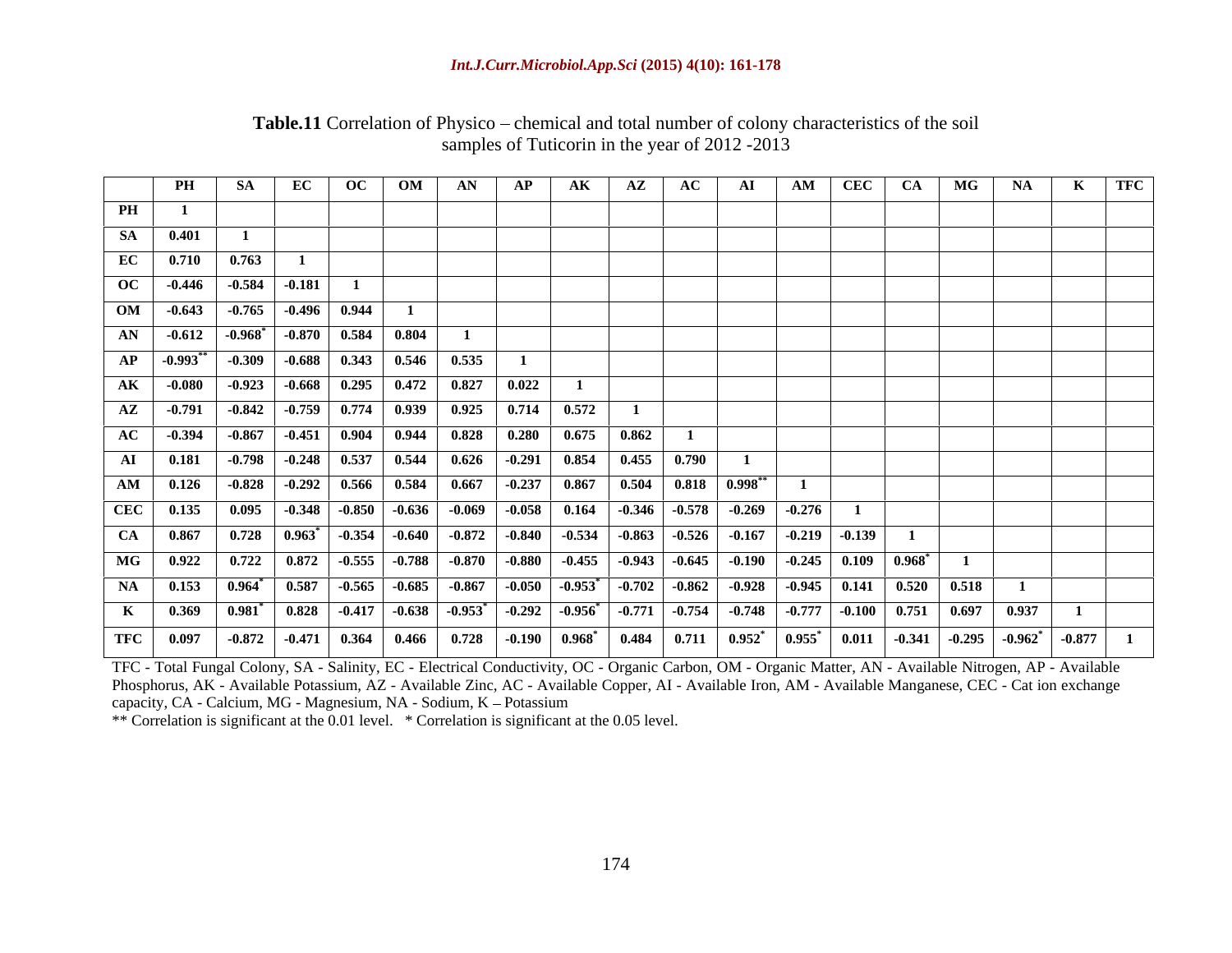

**Figure.1** Study site & Collection of soil from coastal area of Tuticorin Dt**.**



Palayakayal Punnakayal Tuticorin



**Figure.2** Seasonal variation of fungal isolates in the study stations

The maximum percentage of contribution A. flavus, Fusarium equiseti and (10.26%), *Alternaria fasciculata, Fusarium moniliforme* (10.87%), *Curvularia* sp.

*Aspergillus* sp. and *Bipolaris* sp. (75%

was found with *Rhizopus stolonifer Trichoderma polysporum* were occasionally isolated from Tuticorin station (Table 5).

(10.98%) from Palayakayal, Punnakayal and Aspergilli formed in the bulk which together Tuticorin stations respectively.<br>
At Palayakayal station, *Acrocylindrium* and constal or marine soils was reported as<br>
At Palayakayal station, *Acrocylindrium* coastal or marine soils was reported as *oryzae, Aspergillus conicus, A. fuscus,* unique feature but several investigations *Penicillium granulatum* and *Rhizopus stolonifer* were the common one, which *Aspergillus* as dominant one in different showed 100% frequency. At Punnakayal regions (Upadhyay *et al.,* 1978; Prabhakaran station, *A. flavus*, *A. fumigatus, A. nidulans, et al.,* 1987; Prabhu *et al.,* 1991; Nadimuthu, The maximum percentage of contribution A. *flavius, Fusarium equiseti* and<br>
vars found with *Rhizopus stolonifer* Trichoderma polysporum were occasionally<br>
(10.26%), *Alternaria fasciculata, Fusarium* isolated from Tuticor contributed maximum percentage. The dominance of Aspergilli in any kind of coastal or marine soils was reported as have identified different species of 1998; Madhanraj *et al.,* 2010; Babu *et al.,* 2010; Thennarasu *et al.,* 2011; Anitha and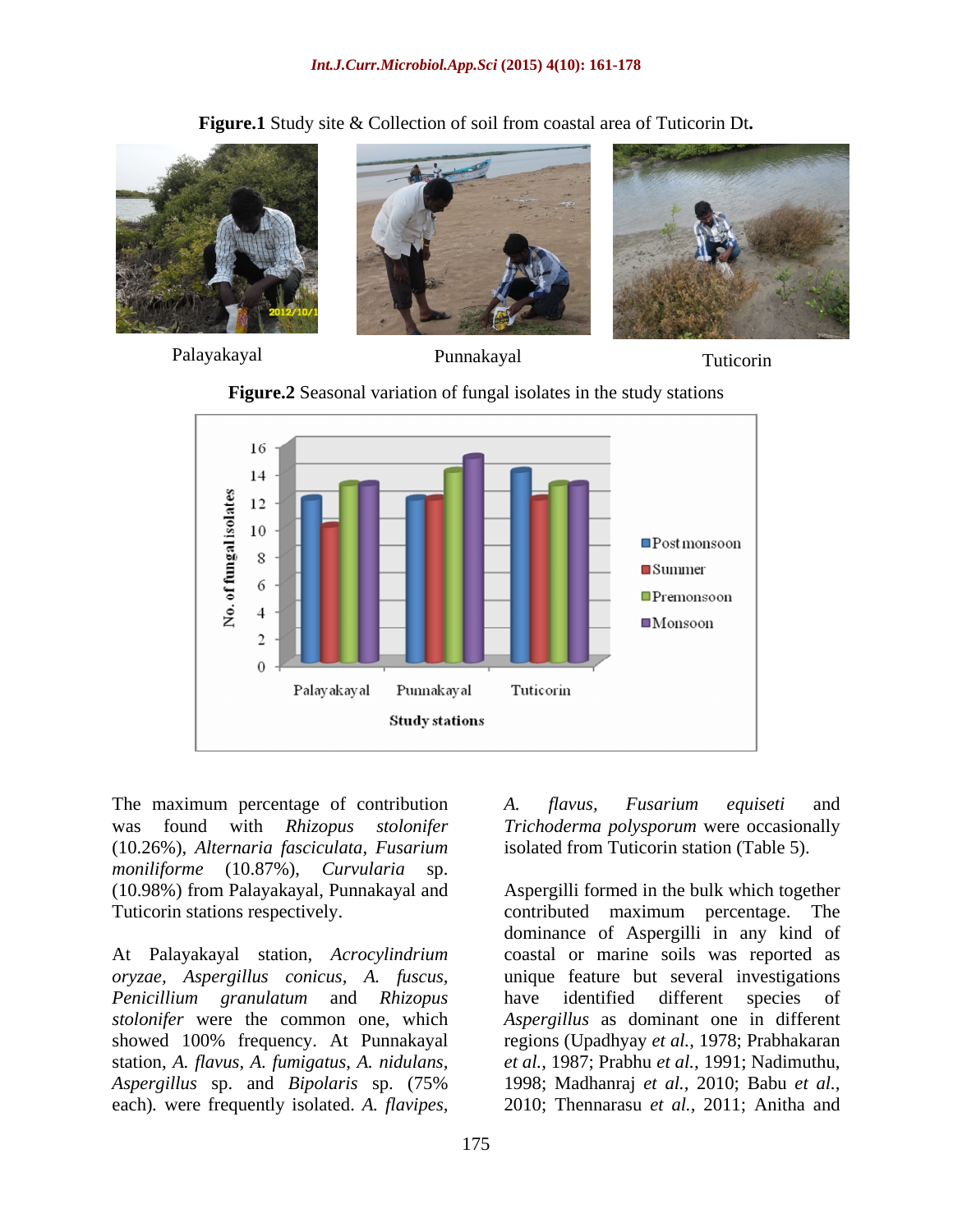characteristics were reported by Pawar and resistance over extreme environmental

All the soil samples analyzed during the significant relationship with physico stations were alkaline in nature. The pH of soil was ranged from 8.16 to 8.76. The major and minor elements such as nitrogen, The overall investigation could be characteristic feature of marine soils (Nadimuthu, 1998). Marine habitats such as coastal and brackish environs (Subramanian and Raghukumar, 1974) sand dunes **Reference** (Upathyay *et al.,* 1978) and mangroves soils (Tam *et al.,* 1995; Tam and Wong, 1998; Saravanakumar *et al.,* 2008; Latiffah *et al.,* 2010; Anitha and Nayak, 2014) showed alkaline conditions as reported in the present study. The marine fungus *Epicocum* sp. *Planta*.

was recorded in the range between 1.80 to 2.95dsm<sup>-1</sup>. This was comparatively lower than the marine sediments of Madras coast (Subramanian and Ragukumar, 1974) and

The relationship between various physico chemical parameters of soil and total fungal colonies were statistically analyzed (Table  $\qquad$  examination of water and  $\qquad$  5). Available potassium (r=0.979: P<0.05) was examination  $17^{\text{th}}$  edn. American 5). Available potassium ( $r=0.979$ ; P<0.05) wastewater,  $17<sup>th</sup>$  edn, American and cat ion exchange capacity (r=0.999;

Nayak, 2014). Evidently, the tolerance and P<0.01) showed positive correlation at adaptive mechanism of *Aspergillus* to Palayakayal station. At Tuticorin station, varying marine environmental available potassium (r=0.968; P<0.05), Thirumalachar (1966); Subramanian and available manganese (r=0.955; P<0.05) Raghukumar (1974). Dominance of the showed positive correlation (Table 9, 10 & genus *Aspergillus* in coastal marine habitats 11). Similar work was done by Madhanraj *et*  may be due to their greater rate of spore *al.* (2010) who reported correlation analysis production, dispersal, partly due to their between physico chemical parameters and conditions and their suitability to grow in conductivity  $(r = 0.338; P < 0.1)$  showed higher saline concentration. positive correlation. Recently, Anitha and research period of this study from all the chemical parameters and fungal population iron  $(r=0.952; P<0.05)$  and fungal population revealed electrical Nayak (2014) reported that there is no significant relationship with physico in the soils of Tamilnadu coast.

phosphorus, potassium, zinc, copper, iron concluded that there is no uniformity in the and manganese were showed variations in diversity and distribution of marine fungi. the study stations (Table 6, 7 & 8). Alkaline Diversity of fungi are often influenced by condition has been explained as the the available nutrients and other physico - The overall investigation could be chemical conditions of the coastal ecosystems.

# **Reference**

- Abdel-Lateff, A., Fisch, K.M., Wright, A.D., Konig, G.M. 2003. A new antioxidant isobenzofuranone derivative from the algicolous marine fungus *Epicocum* sp. *Planta. Med.*, 69: 831–834.
- In the present study, electrical conductivity Aneja, K.R. 2001. Experiments in biotechnology, Vol. 4. New age Aneja, K.R. 2001. Experiments in microbiology, plant pathology and biotechnology, Vol. 4. New age International Publishers, Pp.157 162.
- mangrove areas of Andaman (Chandhuri *et*  Anitha, K., Nayak, B.K. 2014. Diversity of *al.,* 2009). sand dune fungi in the coastal areas of Puducherry and Karaikal region. *Adv. Appl. Sci. Res.*, **5**(5): 170–176.
	- APHA, 1989. Standard methods for the examination of water and wastewater, 17<sup>th</sup> edn, American edn, American Public Health Association, USA.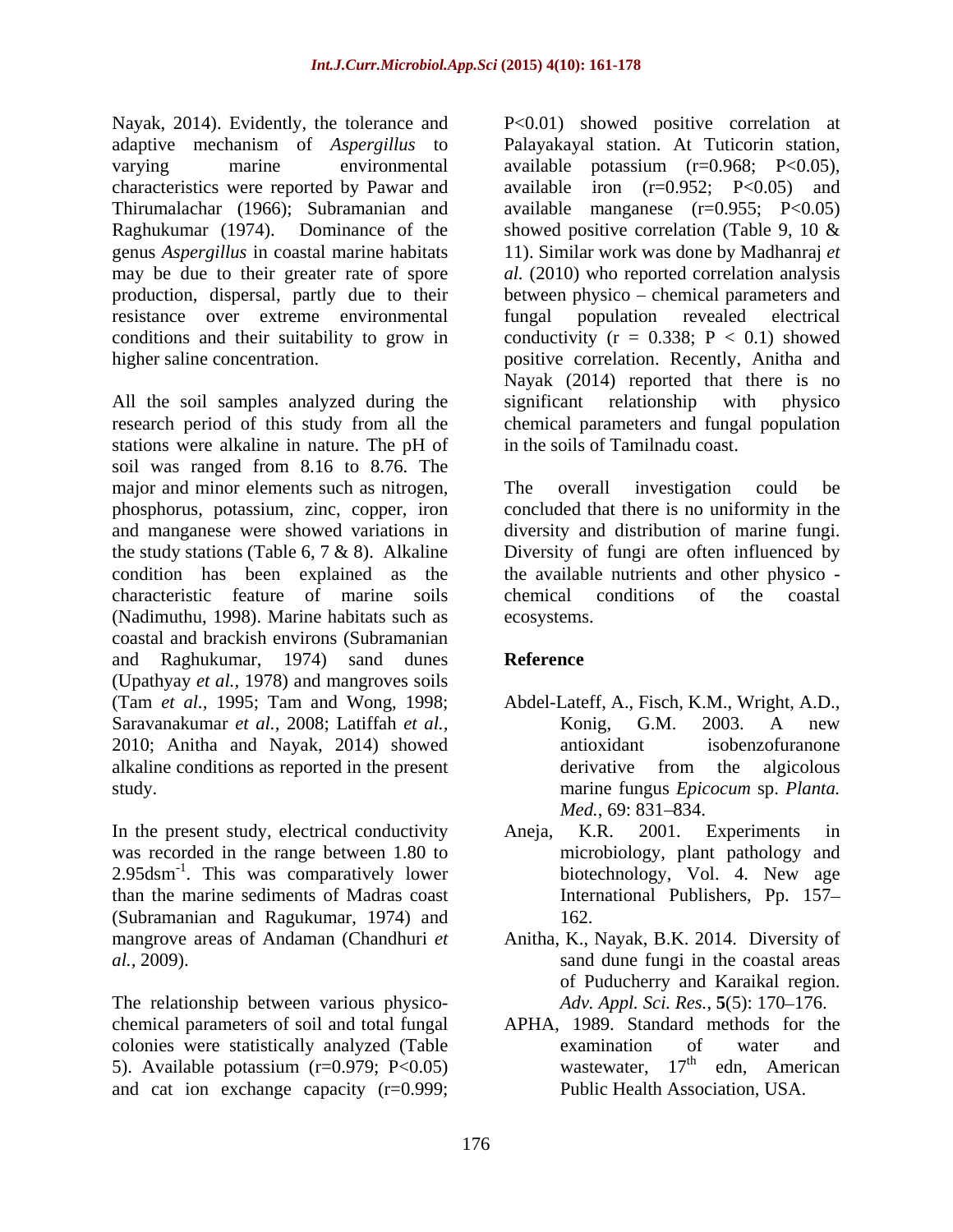- Babu, R., Varadharajan, D., Revised 2<sup>nd</sup> edn. Oxford and IBH Balasubramanian, R., 2010. Fungi
- 
- Blunt, J.W., Copp, B.R., Munro, M.H.,
- analysis. *Curr. Sci.*, 97(1): 98–102. 21–29.
- 
- 
- Mycological Institute, Kew, Surrey,
- hyphopmycetes. Commonwealth *Mycobiology*, 31(2): 61–67.
- 

Gattuso, J., Smith, S. 2011. Coastal zone.

Soundarapandian, The P., publishing company (Indian reprint) <sup>nd</sup> edn. Oxford and IBH Calcutta, Bombay, New Delhi.

- diversity in different coastal marine Jensen, P.R., Fenical, W. 2002. In: Hyde, ecosystem along south East Coast of TER.D. (Ed.), Fungi in marine India*. Int. J. Microbiol. Res.,* 1(3): environments, Fungal diversity, Vol. 175 178. 7, Hong Kong. Pp. 293 315. K.D. (Ed.), Fungi in marine
- Behera, B.C., Mishra, R.R., Thatoi, H.N. Khouloud, M.B., Yousry, M.G. 2012. 2012. Diversity of soil fungi from mangroves of Mahanadi delta, marine *Aspergillus terreus var.* Orissa. *India J. Microbiol. Biotech. africanus* against some virulent fish *Res*., 2(3): 375 378. pathogens. *Indian J. Microbiol.,* Antimicrobial agents produced by  $52(3)$ : 366–372.
	- Northcote, P.T., Prinsep, M.R. 2003. Kohlmeyer, J., Kohlymeyer, E. 1979. Marine natural products. *Nat. Prod.* Marine mycology, the higher fungi. *Rep*., 20: 1. Academic Press, New York.
- Chaudhuri, S.G., Dinesh, R., Sheeja, T.E., Latiffah, Z., Foong, M.K., Hsuan, H.M., Raja, R., Jeykumar, V., Srivastava, Zakaria, M., Salleh, B. 2010. R.C. 2009. Physico-chemical, *Fusarium* species isolated from biochemical and microbial mangrove soil in Kampung Pantai characteristics of soils of mangroves Acheh, Balik Pulau, Pulau Pinang, of the Andamans: a post-tsunami Malaysia. *Trop. Life Sci. Res*., 21(1): Figh. R. Variandham, D. R. Variandham, D. R. Variandham, S. 2000. Dende and Hillman (S. 2001). The pair of the solid fungile continuous is considered and Hillman of the solid fungile of the solid fungile of the solid fung Zakaria, M., Salleh, B. *Fusarium* species isolated from  $21 - 29.$
- Daferner, M., Anke, T., Sterner, O. 2002. Madhanraj, P., Manorajan, S., Nadimuthu, Zopfiellamides A and B, N., Panneerselvam, A. 2010. An antimicrobial pyrrolidinone investigation of the mycoflora in the derivatives from the marine fungus sand dune of soils of Tamilnadu *Zopfiella latipes*. *Tetrahedron*, 58:  $7781 - 7784.$   $1(3): 160 - 167.$ N., Panneerselvam, A. 2010. An sand dune of soils of Tamilnadu coast, India. *Adv. Appl. Sci. Res*., 1(3): 160 167.
- Domsch, K.H., Gams, W., Anderson, T.H. Mathan, S., Anton, S.A., Kumaran, J., 1980. Compendium of soil fungi. Academic Press, New York, USA. antimicrobial activity of *Aspergillus*  Ellis, M.B. 1971. Dematiaceous *protuberus* SP1 Isolated from Marine hyphomycetes. Commonwealth Sediments of South Indian Coast. Prakash, S. 2011. Anticancer and *Chin. J. Nat. Med., 94: 0286-0292.*
- England. Migahed, F.F. 2003. Distribution of fungi in Ellis, M.B. 1976. More dematiaceous the sandy soil of Egyptian beaches, *Mycobiology,* 31(2): 61–67.
- Mycological Institute, Kew, Surrey, Nadimuthu, N. 1998. Studies on the fungi of England. The coral reef environment of the coral reservices and the coral reef environment of the Figueira, D., Barata, M. 2007. Marine fungi from two sandy beaches in Portugal. **Exercise** Resource, India. Ph.D. Thesis, Mycological Society of America. Pp. Annamalai University, Tamil Nadu, 20–23. India. Gulf of Mannar, Biosphere Resource, India. Ph.D. Thesis, India.